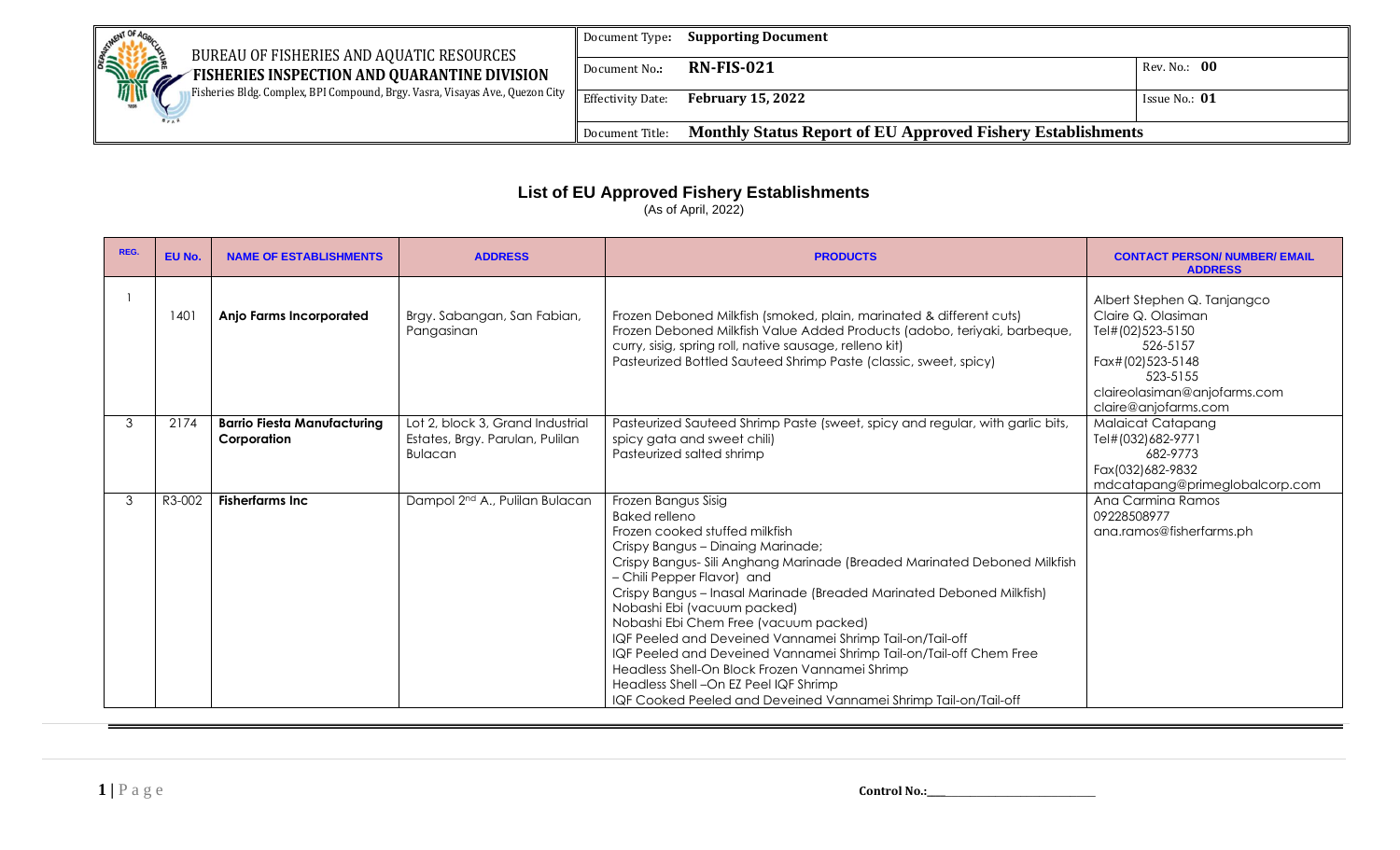| <b>SETMENT OF 4c</b><br>BUREAU OF FISHERIES AND AQUATIC RESOURCES             | Document Type:           | <b>Supporting Document</b>                                         |                 |
|-------------------------------------------------------------------------------|--------------------------|--------------------------------------------------------------------|-----------------|
| <b>SHOPPORT!</b><br>FISHERIES INSPECTION AND QUARANTINE DIVISION<br>. A       | Document No.:            | <b>RN-FIS-021</b>                                                  | Rev. No.: 00    |
| Fisheries Bldg. Complex, BPI Compound, Brgy. Vasra, Visayas Ave., Quezon City | <b>Effectivity Date:</b> | <b>February 15, 2022</b>                                           | Issue No.: $01$ |
|                                                                               | Document Title:          | <b>Monthly Status Report of EU Approved Fishery Establishments</b> |                 |

| REG. | EU No. | <b>NAME OF ESTABLISHMENTS</b> | <b>ADDRESS</b> | <b>PRODUCTS</b>                                                                                                                                                                                                                                                                                                                                                                                                                                                                                                                                                                                                                                                                                                                                                                                                                                                                                                                                                                                                                                                                                                                                                                                                                                                                                                                                                                                                                                                                                                                                                                                                                       | <b>CONTACT PERSON/ NUMBER/ EMAIL</b><br><b>ADDRESS</b> |
|------|--------|-------------------------------|----------------|---------------------------------------------------------------------------------------------------------------------------------------------------------------------------------------------------------------------------------------------------------------------------------------------------------------------------------------------------------------------------------------------------------------------------------------------------------------------------------------------------------------------------------------------------------------------------------------------------------------------------------------------------------------------------------------------------------------------------------------------------------------------------------------------------------------------------------------------------------------------------------------------------------------------------------------------------------------------------------------------------------------------------------------------------------------------------------------------------------------------------------------------------------------------------------------------------------------------------------------------------------------------------------------------------------------------------------------------------------------------------------------------------------------------------------------------------------------------------------------------------------------------------------------------------------------------------------------------------------------------------------------|--------------------------------------------------------|
|      |        |                               |                | IQF Cooked Peeled and Deveined Vannamei Shrimp Tail-on/Tail-off Chem<br>Free<br>Raw Peeled and Deveined Tail On/Off Semi Block Frozen<br>Raw Peeled and Deveined Tail On/Off Semi Block Frozen Chem Free<br>Shrimp Poppers (original, salted egg, cheddar)<br>1. Fresh Frozen Whole Round Milkfish<br>2. Fresh Frozen Vacuum Packed Deboned Milkfish/Fresh Frozen<br>Vacuum Packed Deboned Baby Split Milkfish<br>3. Fresh Frozen Vacuum Packed Deboned Belly Milkfish<br>4. Fresh Frozen Vacuum Packed Deboned Marinated<br>Milkfish/Fresh Frozen Vacuum Packed Deboned Spicy<br><b>Marinated Milkfish</b><br>5. Fresh Frozen Vacuum Packed Deboned Marinated Baby Split<br>Milkfish/Fresh Frozen Vacuum Packed Deboned Spicy<br>Marinated Baby Split Milkfish<br>6. Deboned Marinated Milkfish Belly (Bistek and Adobo<br>Marinade)<br>7. Frozen Vacuum Packed Hot Smoked Deboned Milkfish<br>8. Fresh Frozen "Sinigang" Sliced/Cut/Descaled/ and Gill<br>Gutted Scale-on/off Milkfish<br>9. Frozen Fish Hotdog/Cheesedog, Hungarian, Frankfurter Sausage<br>10. Frozen Fish Longaniza (skinless, garlic and spicy)<br>11. Frozen All Natural Sausages (Italian, Frankfurter, German & Kielbasa)<br>12. Fresh Frozen Ground Meat<br>13. Frozen Deboned Marinated Milkfish (Mexican glaze, Marinated steak,<br>Asian curry, Garlic and Herbs, Roasted Garlic, Summer Onion, Tandoori<br>Masala and Pepper Steak<br>14. Frozen Vacuum Packed Hot Smoked Deboned Milkfish (Whole, Regular,<br>Pure Belly)<br>15. Frozen Steamed Deboned Milkfish Loins<br>16. Frozen Fish Chipotle Sausage<br>17. Frozen Fish Jalapeño Cheddar Sausage |                                                        |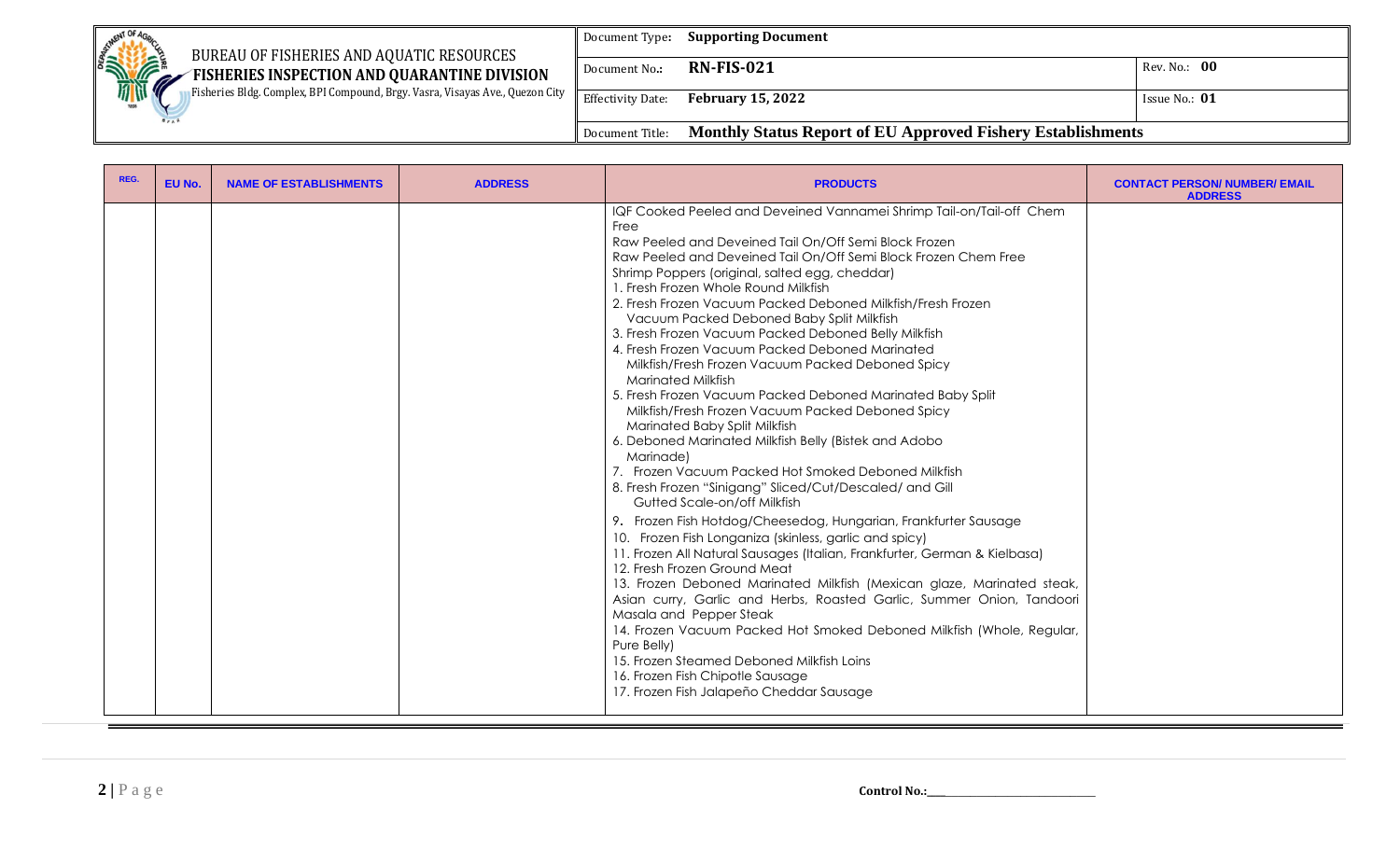| <b>BETWENT OF AC</b><br>BUREAU OF FISHERIES AND AQUATIC RESOURCES                 | Document Type:           | <b>Supporting Document</b>                                         |                 |
|-----------------------------------------------------------------------------------|--------------------------|--------------------------------------------------------------------|-----------------|
| <b>SHOPPORT!</b><br>FISHERIES INSPECTION AND QUARANTINE DIVISION<br>$\mathscr{M}$ | Document No.:            | <b>RN-FIS-021</b>                                                  | Rev. No.: 00    |
| Fisheries Bldg. Complex, BPI Compound, Brgy. Vasra, Visayas Ave., Quezon City     | <b>Effectivity Date:</b> | <b>February 15, 2022</b>                                           | Issue No.: $01$ |
|                                                                                   | Document Title:          | <b>Monthly Status Report of EU Approved Fishery Establishments</b> |                 |

| REG.       | EU No. | <b>NAME OF ESTABLISHMENTS</b>  | <b>ADDRESS</b>                                                                         | <b>PRODUCTS</b>                                                                                                                                                                                                                                                                  | <b>CONTACT PERSON/ NUMBER/ EMAIL</b><br><b>ADDRESS</b>                                                                                                                        |
|------------|--------|--------------------------------|----------------------------------------------------------------------------------------|----------------------------------------------------------------------------------------------------------------------------------------------------------------------------------------------------------------------------------------------------------------------------------|-------------------------------------------------------------------------------------------------------------------------------------------------------------------------------|
| 3          | 2321   | <b>Mekeni Food Corporation</b> | Balubad, Porac, Pampanga                                                               | Squid ball<br>Fish ball<br>Kikiam<br>Orlians                                                                                                                                                                                                                                     | Mary Hope Ulibarri<br>Tel#(045)458-0000 Loc./4504 /4505<br>marisalaranang@mekeni.com                                                                                          |
| <b>NCR</b> | 4533   | Alpi Trade International       | Lot 20 Block 5A, Sta. Ana II<br>Street San Agustin Village,<br>Moonwalk Parañaque City | Fresh Chilled Tuna (Loins, Headed & Gutted)<br>Fresh Chilled Emperor Fish<br>Fresh Chilled Mahi-Mahi<br>Fresh Chilled Spanner crab                                                                                                                                               | Oscar Almaden<br>Tel#(032)385-2212<br>Fax#(032)822-6654<br>alpiintlexports@yahoo.com                                                                                          |
| <b>NCR</b> | 4044   | D & L Seafoods                 | 104 Merriment St., Annex 16-18,<br>Better Living Subdivision,<br>Parañaque City        | Fresh Chilled Tuna Loins                                                                                                                                                                                                                                                         | Lerma Piol<br>Tel# 828-0163<br>823-4866<br>dnl_seafoods@yahoo.com                                                                                                             |
| <b>NCR</b> | 2139   | <b>Fitrite Incorporated</b>    | 105 General Luis St. Bo. Capri,<br>Novaliches Quezon City                              | Pasteurized Salted Shrimp Fry<br>Pasteurized Sauteed Shrimp Fry<br>Pasteurized Sauteed Shrimp Paste<br>Salted Anchovies<br>Salted Siganid Fry<br><b>Anchovy Sauce</b><br><b>Fish Sauce</b>                                                                                       | Teodolfo A. Cabuhat<br>Tel#(632)362-7039<br>936-5737<br>362-7044<br>Fax#(632)726-2767<br>362-7036<br>362-7032<br>447-3958<br>fitritek@mozcom.com<br>http://www.fitriteinc.com |
| <b>NCR</b> | 3192   | Jam Seafoods, Incorporated     | 9794-E Santan St., Vitalez<br>Cmpd. Baltao, Parañaque City                             | Fresh Chilled Tuna (Loins & H&G) (whole/headless/gilled/gutted/loins)<br>Fresh Chilled Swordfish (whole/headless/gilled/gutted/loins)<br>Fresh Chilled mahi-mahi (whole/headless/gilled/gutted/loins)<br>Fresh Chilled Parrotfish (whole/fillet)<br><b>Fresh Chilled Grouper</b> | Sammy Garcia<br>Tel# 853-7646<br>Fax# 852-3419<br>richard@jamseafoods.com                                                                                                     |
| <b>NCR</b> | 8080   | Jam Seafoods, Incorporated     | 9794-A Santan St., Vitalez<br>Cmpd. Baltao, Parañaque City                             | Fresh Frozen Tuna (loins, chunks, saku, crazy cut, ground and cubes)<br>Fresh Frozen Mahi-mahi (loins, chunks, saku, crazy cut, ground and cubes)<br>Fresh Frozen Cephalopods (octopus, cuttlefish, squid and giant squid)<br>Fresh Frozen Abalone Meat                          | Sammy Garcia<br>Tel# 853-7646<br>Fax# 852-3419<br>richard@jamseafoods.com                                                                                                     |

**3** | **P** a g e **control No.:\_\_\_\_\_\_\_\_\_\_\_\_\_\_\_\_\_\_\_\_\_\_\_**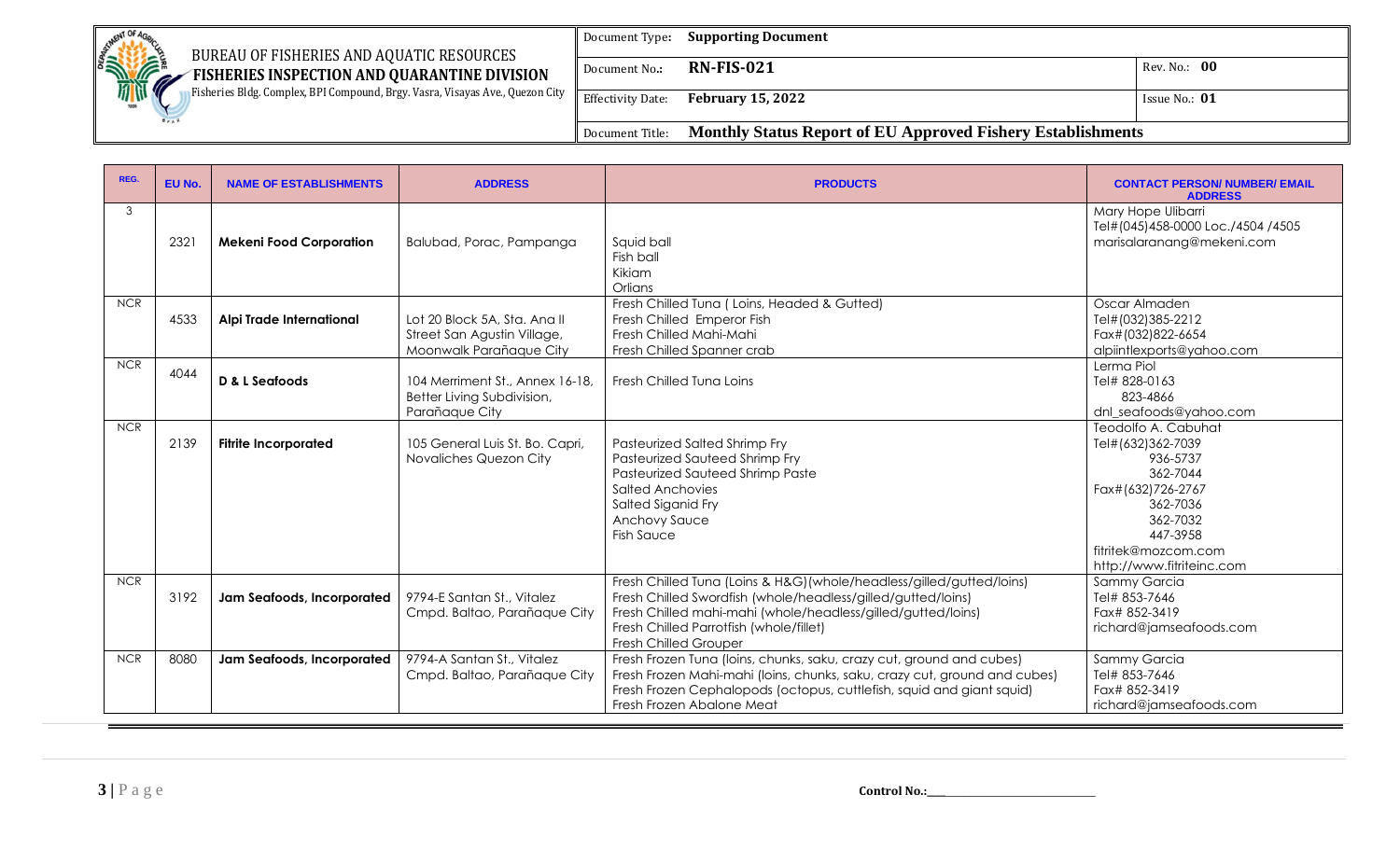|                                                                                                                                        | Document Type:           | <b>Supporting Document</b>                                         |                   |
|----------------------------------------------------------------------------------------------------------------------------------------|--------------------------|--------------------------------------------------------------------|-------------------|
| <b>CONTROL OF ACTION</b><br>BUREAU OF FISHERIES AND AQUATIC RESOURCES<br>FISHERIES INSPECTION AND QUARANTINE DIVISION<br>$\mathscr{M}$ | Document No.:            | <b>RN-FIS-021</b>                                                  | Rev. No.: 00      |
| <b>Fisheries Bldg. Complex, BPI Compound, Brgy. Vasra, Visayas Ave., Quezon City</b><br>189                                            | <b>Effectivity Date:</b> | <b>February 15, 2022</b>                                           | I Issue No.: $01$ |
|                                                                                                                                        | Document Title:          | <b>Monthly Status Report of EU Approved Fishery Establishments</b> |                   |

| REG.       | EU No.     | <b>NAME OF ESTABLISHMENTS</b>                            | <b>ADDRESS</b>                                                           | <b>PRODUCTS</b>                                                                                                                                                                                                                                                                                                                                                                                                                                                   | <b>CONTACT PERSON/ NUMBER/ EMAIL</b><br><b>ADDRESS</b>                                              |
|------------|------------|----------------------------------------------------------|--------------------------------------------------------------------------|-------------------------------------------------------------------------------------------------------------------------------------------------------------------------------------------------------------------------------------------------------------------------------------------------------------------------------------------------------------------------------------------------------------------------------------------------------------------|-----------------------------------------------------------------------------------------------------|
|            |            |                                                          |                                                                          | Fresh Frozen Prawn and Shrimp<br>Fresh Chilled Prawn and Shrimp<br>Fresh Chilled mahi-mahi (loins, chunks, saku, crazy cut, ground and cubes)<br>Fresh Chilled Tuna (Ioins, chunks, saku, crazy cut, ground and cubes)                                                                                                                                                                                                                                            |                                                                                                     |
| <b>NCR</b> | 2504       | <b>Jarla Trading Incorporated</b>                        | 20 Gold St., R. Medina Subd.<br>Sucat Parañaque City                     | Fresh Chilled Tuna Loins, Marlin, Sword Fish loins                                                                                                                                                                                                                                                                                                                                                                                                                | Jerry A. Robano<br>Tel# 887-3290<br>Fax#820-0238                                                    |
| <b>NCR</b> | 2973       | <b>FRI Seafood Trading</b>                               | B42 Lot 1, Phase 2 Pinagsama,<br>Village Taguig City                     | Fresh Chilled Tuna Loins                                                                                                                                                                                                                                                                                                                                                                                                                                          | Fe R. Ines<br>Tel# 547-7850<br>Fax# 541-4331                                                        |
| <b>NCR</b> | 3697       | <b>Happy Chef, Incorporated</b>                          | Navotas Fish Port Complex<br>Wharfside Navotas, Metro<br>Manila          | Canned Mackerel (in natural oil - salt added, in tomato sauce, in tomato<br>sauce with chili and in soy sauce)<br>Canned Sardines (In Tomato Sauce, In Tomato Sauce with Chili, Adobo,<br>Caldereta, Afritada, Mechado, & In Natural Oil)<br>Canned Ginataang Tulingan<br>Canned Pink Salmon in Natural Oil - Salt Added<br>Canned Squid (In Ink, In Soy Sauce, Soy Sauce with Chili, In Brine, In Brine with<br>Chili, Squid Variants - Bopis, Sisig, Kare-kare) | Ben Sy<br>Tel# 281-1709<br>283-5925                                                                 |
| <b>NCR</b> | 5042       | Joel N. Mercado Seafood<br><b>Export Supply</b>          | 22 Panama St., Better Living<br>Subd. Brgy. Don Bosco,<br>Parañaque City | Fresh Chilled Tuna Loins<br>Fresh Chilled Blue Marlin Loins                                                                                                                                                                                                                                                                                                                                                                                                       | Joel N. Mercado<br>Tel# 822-6214<br>822-3534<br>Fax# 821-0482<br>Jonemer1024@gmail.com              |
| <b>NCR</b> | 3227       | <b>Nuevo Fresco Marine</b><br><b>Trading Corporation</b> | 104 San Miguel St. SAV 6, Sucat<br>Parañaque City                        | Fresh Chilled Tuna Loins                                                                                                                                                                                                                                                                                                                                                                                                                                          | Barbara P. Morota<br>Tel# 825-3113<br>804-0365<br>Fax# 831-4176<br>blessednuevo2013@gmail.com       |
| <b>NCR</b> | 139-03     | <b>E.M. Buenaventura Trading</b>                         | 116 Don Antonio Street,<br>Caloocan City                                 | Fresh Chilled Tuna Loins                                                                                                                                                                                                                                                                                                                                                                                                                                          | Elizabeth M. Buenaventura<br>Tel# 932-4642<br>Telfax#363-3477<br>elizabethbuenaventura.ph@gmail.com |
| <b>NCR</b> | <b>LTO</b> | <b>Penamae Fish Trading</b>                              | Lot 16 Blk 2 Meekness St.,                                               | Fresh Chilled Yellowfin Tuna Whole/Loins                                                                                                                                                                                                                                                                                                                                                                                                                          | Krisel B. Carido                                                                                    |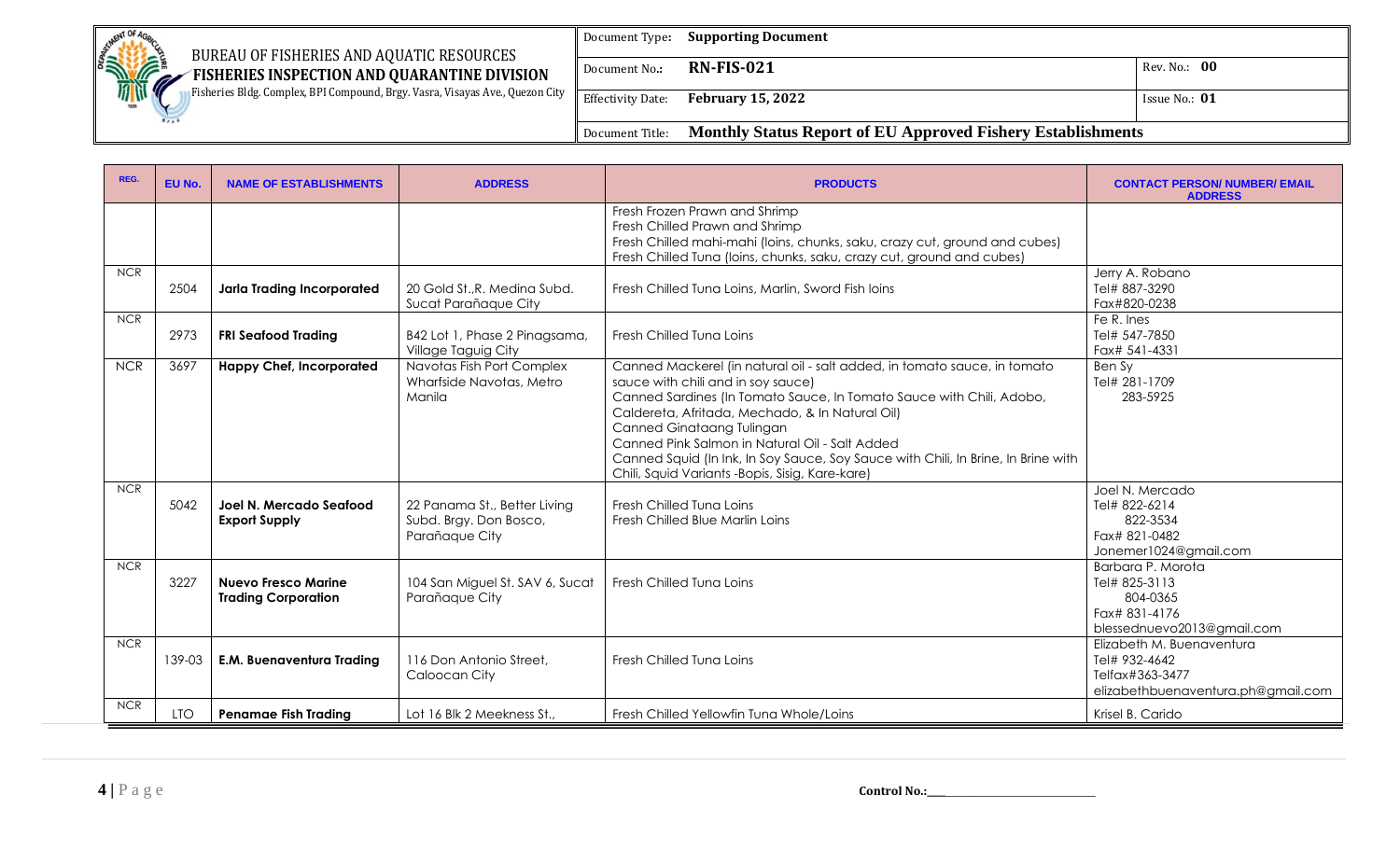| <b>BETWENT OF AC</b><br>BUREAU OF FISHERIES AND AQUATIC RESOURCES                 | Document Type:           | <b>Supporting Document</b>                                         |                 |
|-----------------------------------------------------------------------------------|--------------------------|--------------------------------------------------------------------|-----------------|
| <b>SHOPPORT!</b><br>FISHERIES INSPECTION AND QUARANTINE DIVISION<br>$\mathscr{M}$ | Document No.:            | <b>RN-FIS-021</b>                                                  | Rev. No.: 00    |
| Fisheries Bldg. Complex, BPI Compound, Brgy. Vasra, Visayas Ave., Quezon City     | <b>Effectivity Date:</b> | <b>February 15, 2022</b>                                           | Issue No.: $01$ |
|                                                                                   | Document Title:          | <b>Monthly Status Report of EU Approved Fishery Establishments</b> |                 |

| REG.       | EU No.                       | <b>NAME OF ESTABLISHMENTS</b>                              | <b>ADDRESS</b>                                        | <b>PRODUCTS</b>                                                                                                                                                                                                                                                                                                                                                                                                                                                                                                                                                                                                                                                              | <b>CONTACT PERSON/ NUMBER/ EMAIL</b><br><b>ADDRESS</b>                         |
|------------|------------------------------|------------------------------------------------------------|-------------------------------------------------------|------------------------------------------------------------------------------------------------------------------------------------------------------------------------------------------------------------------------------------------------------------------------------------------------------------------------------------------------------------------------------------------------------------------------------------------------------------------------------------------------------------------------------------------------------------------------------------------------------------------------------------------------------------------------------|--------------------------------------------------------------------------------|
|            | NO.<br>30000<br>03942<br>146 |                                                            | Sagana Village, Moonwalk,<br>Paranque City            |                                                                                                                                                                                                                                                                                                                                                                                                                                                                                                                                                                                                                                                                              | QA Manager<br>Tel.: 8821-0906<br>+639651674981<br>penamaefishtrading@yahoo.com |
| <b>NCR</b> | 3034                         | <b>Superb Catch, Incorporated</b>                          | 46 Maria Clara St., Acacia,<br>Malabon City           | <b>Boneless Milkfish Unseasoned,</b><br><b>Boneless Milkfish Marinated</b><br><b>Boneless Milkfish Marinated hot</b><br>Boneless Milkfish Belly, Back fillet, head and tail<br>Fresh Frozen Giant Squid<br>Frozen Milkfish (Barbeque, Steak Ala Pobre and Inasal)<br>Fresh Frozen Threadfin Bream<br>Fresh Frozen Yellow Tail Fusilier<br>Fresh Frozen Largehead Hairtail<br>Fresh Frozen Roundscad<br>Fresh Frozen Short Bodied Mackerel<br>Fresh Frozen Big-eye Scad<br>Fresh Frozen Tilapia Fillet<br>Frozen Smoked Milkfish<br>Frozen Smoked Tilapia<br>Frozen Milkfish Meat, Milkfish Bits (Bangus Sisig), Milkfish Roll (rellenong<br>bangus) and Milkfish Spring Roll | Jennifer Uy Ampon<br>Tel# 285-7772<br>Telfax#285-7774                          |
| <b>NCR</b> | 4905                         | <b>Seachamp International</b><br><b>Export Corporation</b> | 94-C Electronics Avenue, FTI<br>Compound, Taguig City | Fresh Chilled Tung Loins<br>Fresh Chilled Tuna (Headed & Gutted)<br>Fresh Frozen Leatherjacket<br>Fresh Frozen Bay/Kidney Scallop Meat (Adductor Muscle)<br>Fresh Frozen Cephalopods (Octopus, Cuttlefish and Squid)<br>Fresh Frozen Abalone Meat                                                                                                                                                                                                                                                                                                                                                                                                                            | Ana Marie Sy<br>Tel#(032)817-1795<br>846-2392<br>www.seachamp.com              |
| 4A         | 2998                         | <b>Global Food Solutions,</b><br>Incorporated              | Brgy. San Nicolas, San Pablo<br>City, Laguna          | <b>Pasteurized Sauteed Shrimp Paste</b><br>Pasteurized Salted Shrimp Fry<br>Dried herring/Sardines<br>Smoked Herring/Sardines/Roundscad<br><b>Salted Anchovies</b>                                                                                                                                                                                                                                                                                                                                                                                                                                                                                                           | Leila Romante<br>09778428528<br>leila.romante@gloabl-<br>foodsolutions.com     |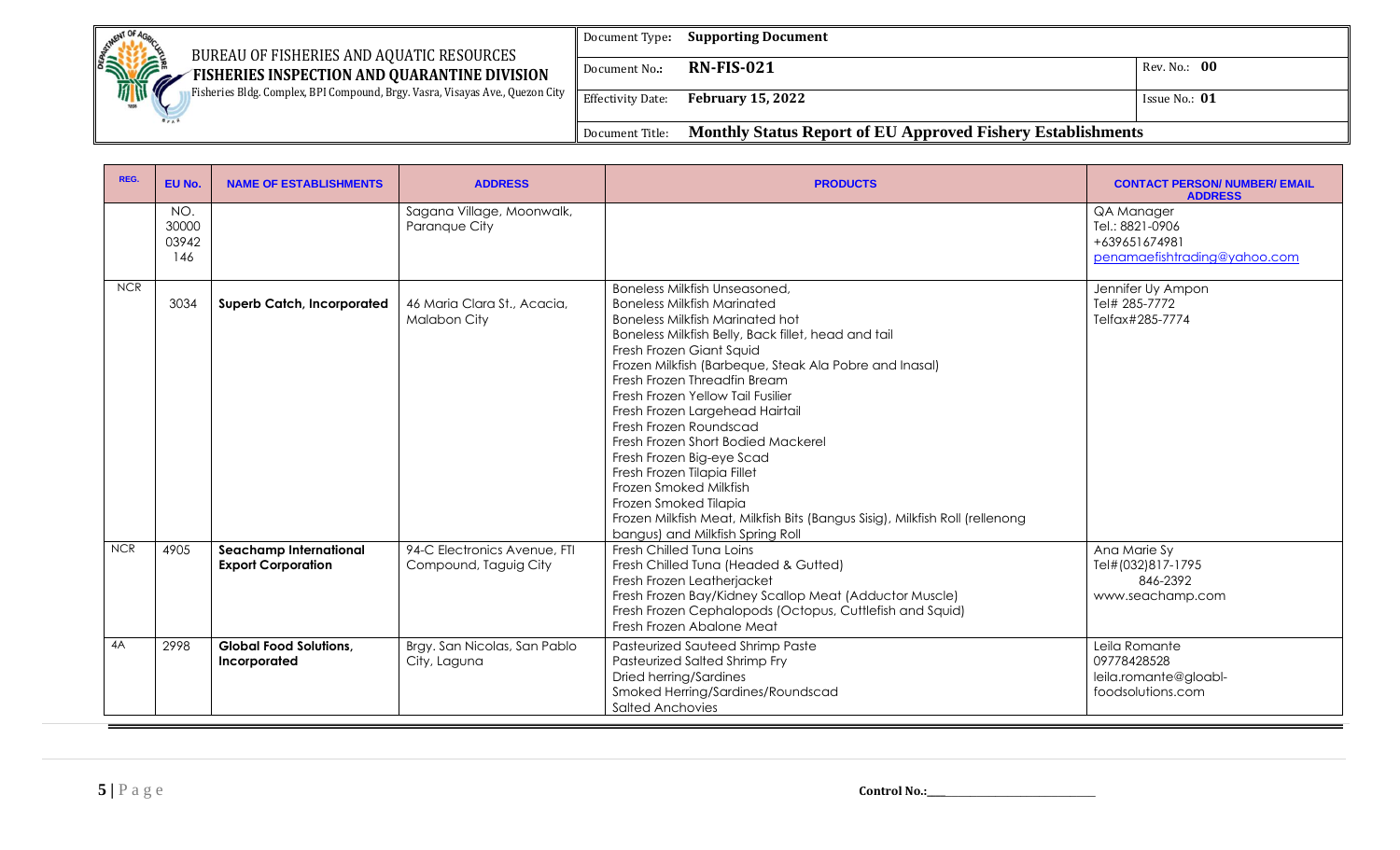| <b>Company of Britain City</b><br>BUREAU OF FISHERIES AND AQUATIC RESOURCES          | Document Type:           | <b>Supporting Document</b>                                         |                 |
|--------------------------------------------------------------------------------------|--------------------------|--------------------------------------------------------------------|-----------------|
| FISHERIES INSPECTION AND QUARANTINE DIVISION<br>. A                                  | Document No.:            | <b>RN-FIS-021</b>                                                  | Rev. No.: 00    |
| Fisheries Bldg. Complex, BPI Compound, Brgy. Vasra, Visayas Ave., Quezon City<br>189 | <b>Effectivity Date:</b> | <b>February 15, 2022</b>                                           | Issue No.: $01$ |
|                                                                                      | Document Title:          | <b>Monthly Status Report of EU Approved Fishery Establishments</b> |                 |

| REG. | EU No. | <b>NAME OF ESTABLISHMENTS</b>                | <b>ADDRESS</b>                                                                  | <b>PRODUCTS</b>                                                                                                                                                                                                                                                                                                                                                                                                                    | <b>CONTACT PERSON/ NUMBER/ EMAIL</b><br><b>ADDRESS</b>                                                  |
|------|--------|----------------------------------------------|---------------------------------------------------------------------------------|------------------------------------------------------------------------------------------------------------------------------------------------------------------------------------------------------------------------------------------------------------------------------------------------------------------------------------------------------------------------------------------------------------------------------------|---------------------------------------------------------------------------------------------------------|
|      |        |                                              |                                                                                 | <b>Anchovy Sauce</b>                                                                                                                                                                                                                                                                                                                                                                                                               |                                                                                                         |
| 4A   | 2823   | <b>Green Harvest Food</b><br><b>Products</b> | 187 Brgy. Sta. Monica, San<br>Pablo City, Laguna                                | Dried Fish (herring, sardines, mackerel, roundscad, anchovies & bisugo)<br>Smoked Fish (herring, sardines, mackerel, roundscad, anchovies & bisugo)<br><b>Pasteurized Sauteed Shrimp Paste</b><br>Pasteurized Salted Shrimp Fry                                                                                                                                                                                                    | Virginia Gozo<br>Tel# (02) 816-8211<br>Technical.pearlfoodsintl@gmail.com                               |
| 4A   | 2954   | Foodsphere, Incorporated                     | Brgy. Bulihan, Malvar Batangas                                                  | <b>Canned Corned Tung</b><br>Canned Chili Corned Tung<br>Canned Tuna Flakes in Oil<br>Canned Tuna Flakes - Hot and Spicy<br>Canned Tuna Fillet in Water<br>Canned Tuna Fillet - Spanish Style<br>Canned Tuna Flakes Adobo<br>Canned Tuna Flakes Afritada<br>Canned Tuna Flakes Mechado<br>Canned Tuna Flakes Caldereta<br>Canned Tuna Flakes with Calamansi<br>Canned Tuna Fillet (in water & Spanish style)<br>Canned Tuna Spread | Rene S. Hernandez Jr.<br>Tel# 294-1111<br>Fax# 294-0193<br>588-5900<br>rene.hernandez@cdo.com.ph        |
| 4A   | 2505   | Mardak Global Export Inc.                    | Sampaguita St., Aranzazu<br>Subd., Burgos, Rodriguez Rizal                      | Pasteurized Bottled Sauteed Shrimp Fry (Regular/Spicy)<br>Pasteurized Bottled Salted Shrimp Fry                                                                                                                                                                                                                                                                                                                                    | Roselle M. Florendo<br>Tel# 721-9518<br>721-9284<br>Fax#721-1653<br>09178913617<br>mardakexport@aol.com |
| 4B   | 3212   | <b>Seaglory International</b><br>Corporation | Km. 14, North National<br>Highway, Brgy. Santa Lourdes,<br>Puerto Princesa City | Fresh Frozen Cephalopods whole cleaned and gutted<br>Octopus (ball type and pin-wheel)<br>Whole round Squid & Giant Squid (tube & fillet)<br>Reef Squid (whole Round)<br>Cuttlefish (whole cleaned, fillet, wings and heads)<br>Frozen cooked octopus (whole, tentacles, cut and sliced)                                                                                                                                           | Reynaldo R. Sy<br>Tel# 434-9965<br>433-8786<br>rommel velasco@seacham.com<br>09155101012/09178498220    |

**6** | P a g e **control No.:\_\_\_\_\_\_\_\_\_\_\_\_\_\_\_\_\_\_\_\_\_\_\_\_**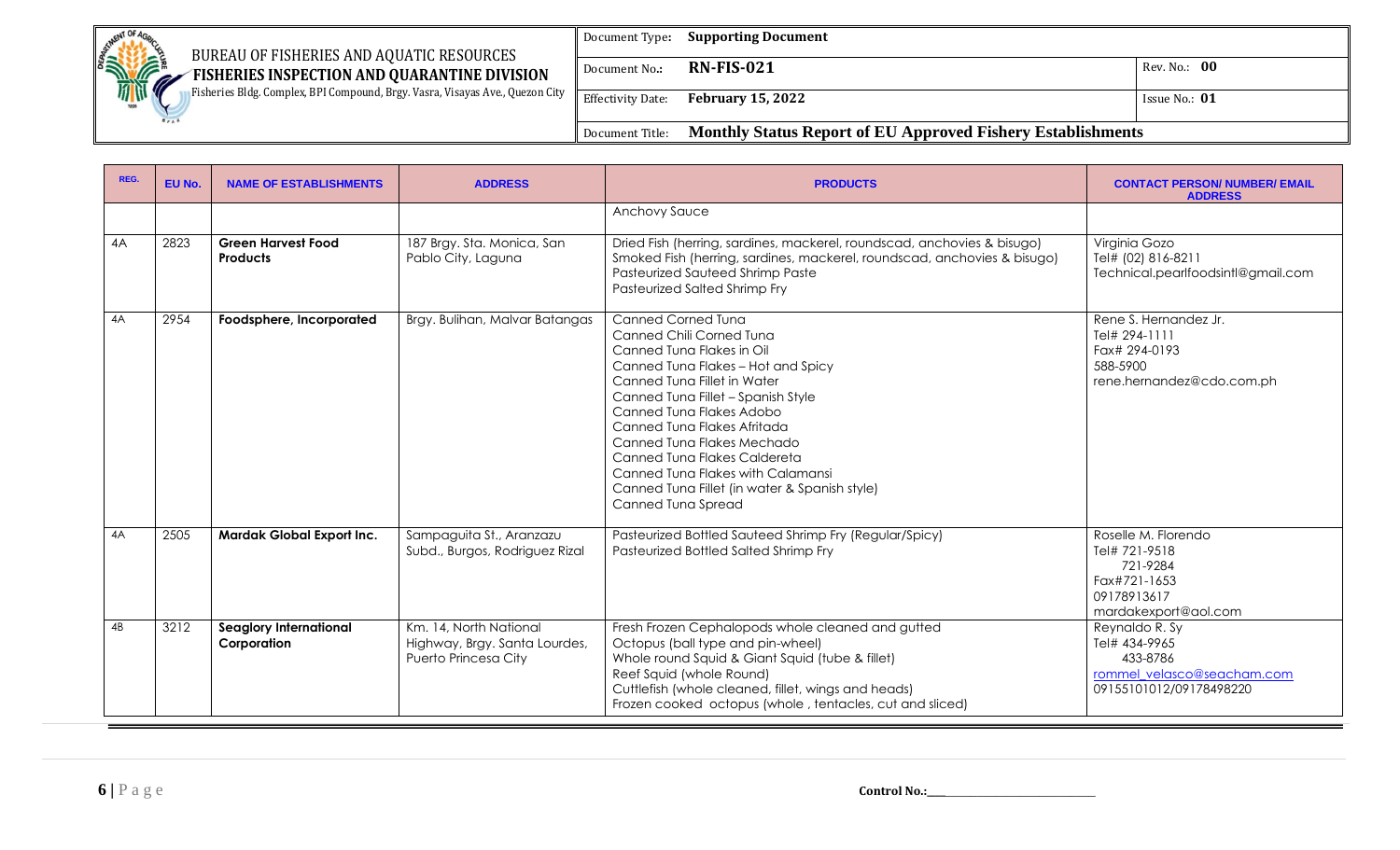| BUREAU OF FISHERIES AND AQUATIC RESOURCES                                                   | Document Type:           | <b>Supporting Document</b>                                         |                 |
|---------------------------------------------------------------------------------------------|--------------------------|--------------------------------------------------------------------|-----------------|
| <b>CONTROLLING CONTROL</b><br>FISHERIES INSPECTION AND QUARANTINE DIVISION<br>$\mathscr{M}$ | Document No.:            | <b>RN-FIS-021</b>                                                  | Rev. No.: 00    |
| Fisheries Bldg. Complex, BPI Compound, Brgy. Vasra, Visayas Ave., Quezon City<br>1898       | <b>Effectivity Date:</b> | <b>February 15, 2022</b>                                           | Issue No.: $01$ |
|                                                                                             | Document Title:          | <b>Monthly Status Report of EU Approved Fishery Establishments</b> |                 |

| REG.           | EU No. | <b>NAME OF ESTABLISHMENTS</b>                              | <b>ADDRESS</b>                                      | <b>PRODUCTS</b>                                                                                                                                                                                                                                                                                                                                                                                    | <b>CONTACT PERSON/ NUMBER/ EMAIL</b><br><b>ADDRESS</b>                                                 |
|----------------|--------|------------------------------------------------------------|-----------------------------------------------------|----------------------------------------------------------------------------------------------------------------------------------------------------------------------------------------------------------------------------------------------------------------------------------------------------------------------------------------------------------------------------------------------------|--------------------------------------------------------------------------------------------------------|
|                |        |                                                            |                                                     | Fresh Chilled Yellowfin Tuna (Headed and Gutted);<br>Fresh Chilled Yellowfin Tung Loins<br>Fresh Frozen Bay Scallop (Abductor Muscle)<br>Fresh Frozen Tuna Loins, Steaks and Cubes (CO Treated)<br>Frozen Whole Parrot Fish (Gilled & Gutted, Scales off)<br>Fresh Frozen Marinated Boneless Rabbit Fish                                                                                           |                                                                                                        |
| $\overline{7}$ | 3720   | <b>Asian Wave Seafood</b><br>Corporation                   | P. Basubas St. Tipolo, Mandaue<br>City              | Fresh Frozen Cephalopods<br>Fresh Frozen Shrimp and Headless Peeled Shrimp (P. vannamei)<br>Fresh Frozen IQF Bay Scallops (Abductor Muscle)                                                                                                                                                                                                                                                        | Belen Ng<br>Tel# (32) 345-3477<br>422-7071                                                             |
|                | 1641   | <b>Bohol Agro Marine</b><br><b>Development Corporation</b> | Poblacion, Tubigon Bohol                            | Fresh Frozen Black Tiger Prawns<br>Fresh Frozen Shrimp                                                                                                                                                                                                                                                                                                                                             | Jennifer Catamora<br>Tel#(038)508-8114<br>Fax#(038)508-8092                                            |
|                | 3235   | <b>Phil-Union Frozen Foods</b><br>Incorporated             | MEPZ 1, Lapulapu City, Cebu                         | Fresh Chilled Tung Lions<br>Fresh Frozen Shrimps (Block Headless Shell-on and PD Tail-off IQF)<br>Fresh Frozen Mahi-Mahi (Vacuum Packed)<br>Fresh Frozen Tuna Loins (Various Cuts) O2 Treated<br>Fresh Frozen Tuna Cuts<br>Fresh Frozen Vannamei Shrimp (Head-on, Headless)<br>Frozen Cooked Shrimp<br>Fresh Frozen Giant Squid<br>Fresh Frozen Octopus<br>Pasteurized Canned/Plastic Cup Crabmeat | Tel#(032)231-4165<br>231-4167<br>236-3234<br>Fax#(032)341-5822<br>236-3234                             |
| $\overline{7}$ | 2434   | <b>RGE Agridev Corporation</b>                             | Sugeco Cmpd, Suba-Masulong<br>Basak, Lapu-lapu City | Pasteurized Canned Crabmeat in Hermetically Sealed Tins Cans and Plastic<br>Tubs                                                                                                                                                                                                                                                                                                                   | Tel# 637-0004<br>Fax# 637-0036                                                                         |
| 9              | 1310   | <b>Ayala Seafoods Corporation</b>                          | Ayala Industrial Estate, Ayala<br>Zamboanga City    | Canned Sardines (in tomato sauce/ chili/ Spanish style/ natural oil)<br>Canned Sardines (afritada, adobo, mechado)<br>Pouched Sardines (tomato sauce/ chili sauce/ Spanish style/ natural oil/<br>paksiw)<br><b>Bottled Sardines (Spanish Style)</b><br>Canned Fried Sardines (Mega Fried Sardines in Hot & Spicy, Mega Sardines<br>with tausi                                                     | Edwin Labidad<br>Tel#(062)992-2315<br>991-7767<br>Fax# 281-8945<br>982-0475<br>export@megasardines.com |
| 9              | 1203   | <b>Aquatic.Ace Corporation</b>                             | Purok Orchids, La Paz, Naga,<br>Zaboanga Sibugay    | Fresh Frozen octopus<br>Fresh Frozen Abalone Meat                                                                                                                                                                                                                                                                                                                                                  | Pedro Gutierrez<br>992-5979                                                                            |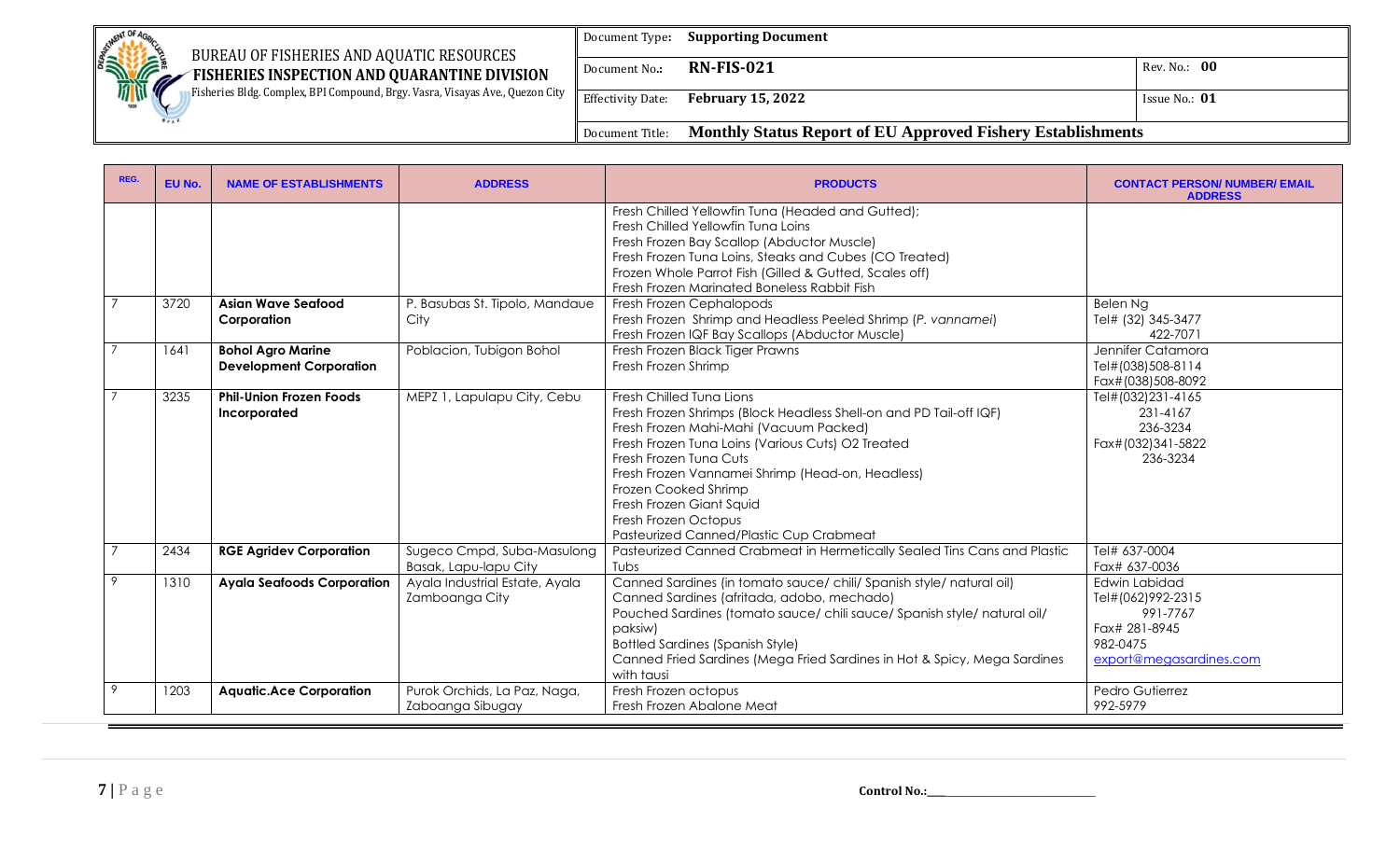| SETMENT OF 4r<br>BUREAU OF FISHERIES AND AQUATIC RESOURCES                                                        | Document Type:  | <b>Supporting Document</b>                                  |               |
|-------------------------------------------------------------------------------------------------------------------|-----------------|-------------------------------------------------------------|---------------|
| <b>SILVER AND ROAD</b><br>FISHERIES INSPECTION AND QUARANTINE DIVISION<br>$\mathscr{M}$                           | Document No.:   | <b>RN-FIS-021</b>                                           | Rev. No.: 00  |
| <b>In Fisheries Bldg. Complex, BPI Compound, Brgy. Vasra, Visayas Ave., Quezon City</b> Fifectivity Date:<br>1898 |                 | <b>February 15, 2022</b>                                    | Issue No.: 01 |
|                                                                                                                   | Document Title: | Monthly Status Report of EU Approved Fishery Establishments |               |

| REG. | EU No. | <b>NAME OF ESTABLISHMENTS</b>                 | <b>ADDRESS</b>                                                       | <b>PRODUCTS</b>                                                                                                                                                                                                                                                         | <b>CONTACT PERSON/ NUMBER/ EMAIL</b><br><b>ADDRESS</b>                                                                                         |
|------|--------|-----------------------------------------------|----------------------------------------------------------------------|-------------------------------------------------------------------------------------------------------------------------------------------------------------------------------------------------------------------------------------------------------------------------|------------------------------------------------------------------------------------------------------------------------------------------------|
|      |        |                                               |                                                                      | Fresh frozen Boiled Sliced octopus<br>Fresh frozen Black Tiger Prawn and White Shrimp<br>Fresh Chilled Tuna and Fresh Frozen Tuna                                                                                                                                       |                                                                                                                                                |
| 9    | 11181  | <b>Bluefin Seafoods Export</b><br>Corporation | No.88 Rajah Mudah,<br>Baliwasan, Seaside<br>Zamboanga City           | Fresh Frozen Cuttlefish, Squid (fillet) and Octopus<br>Frozen Cooked Octopus                                                                                                                                                                                            | Belinda Delos Santos<br>992-7448<br>Tel#(062)992-5933<br>Telfax#687-2947<br>bluefinseafood@yahoo.com                                           |
| 9    | 2874   | <b>Bigfish Foods Corporation</b>              | Brgy. Recodo, Zamboanga<br>City                                      | Canned Tuna (Tuna Chunks in brine/oil with or without veg. broth; Tuna solids<br>in brine/oil with or without vegetable broth; tuna flakes in oil with or without<br>vegetable broth)<br><b>Canned Sardines</b><br>Canned Sardines in Tomato Sauce and with Chili Added | Tel#(062)982-0708<br>Eliorico Ricaborda                                                                                                        |
|      | 1130   | <b>Century Pacific Food,</b><br>Incorporated  | Dumagsa Talisayan,<br>Zamboanga City                                 | Canned Sardines (in tomato sauce with/without chili,<br>Fried sardines (hot and Spicy),<br>Fried Sardines with tausi, Spanish style, in broth/natural oil),<br>Club Can Sardines (in Tomato Sauce, Spanish Style)<br>Club Can Sardines (in sunflower oil, in olive oil) | Tel#(062)982-0897<br>Telefax(062)991-3511/991-3526<br>Ariel Onesa                                                                              |
| 9    | 1510   | <b>Crustacean Trading</b><br>Corporation      | ZAGCOR #88 Rajah Mudah<br>Mandi, St., Campo Islam,<br>Zamboanga City | Fresh Frozen Octopus (ball type)<br>Fresh Frozen Parrot fish (whole gilled & gutted and fillet)<br>Fresh Frozen grouper                                                                                                                                                 | Ricky Sun/Frederick Dauculan<br>Tel#(062)992-4435<br>992-4433<br>991-0762<br>crustaceantradincorp@yahoo.com<br>crustaceantradingcorp@gmail.com |
| 9    | 1860   | <b>Gold Star Seafoods</b>                     | Dumagsa, Talisayan,<br>Zamboanga City                                | Canned Sardines in Tomato Sauce,<br>Canned Sardines in Tomato's sauce w/ chili                                                                                                                                                                                          | Louanne Bandalan<br>Tel#(062)982-0188<br>Telefax# (062) 982-0188<br>goldstar.seafoods@yahoo.com                                                |
|      | 701    | <b>Permex Producers &amp;</b>                 | Ayala Industrial Estate                                              | Canned Tuna (in oil, brine and vegetable broth)                                                                                                                                                                                                                         | Edgar B. Lim                                                                                                                                   |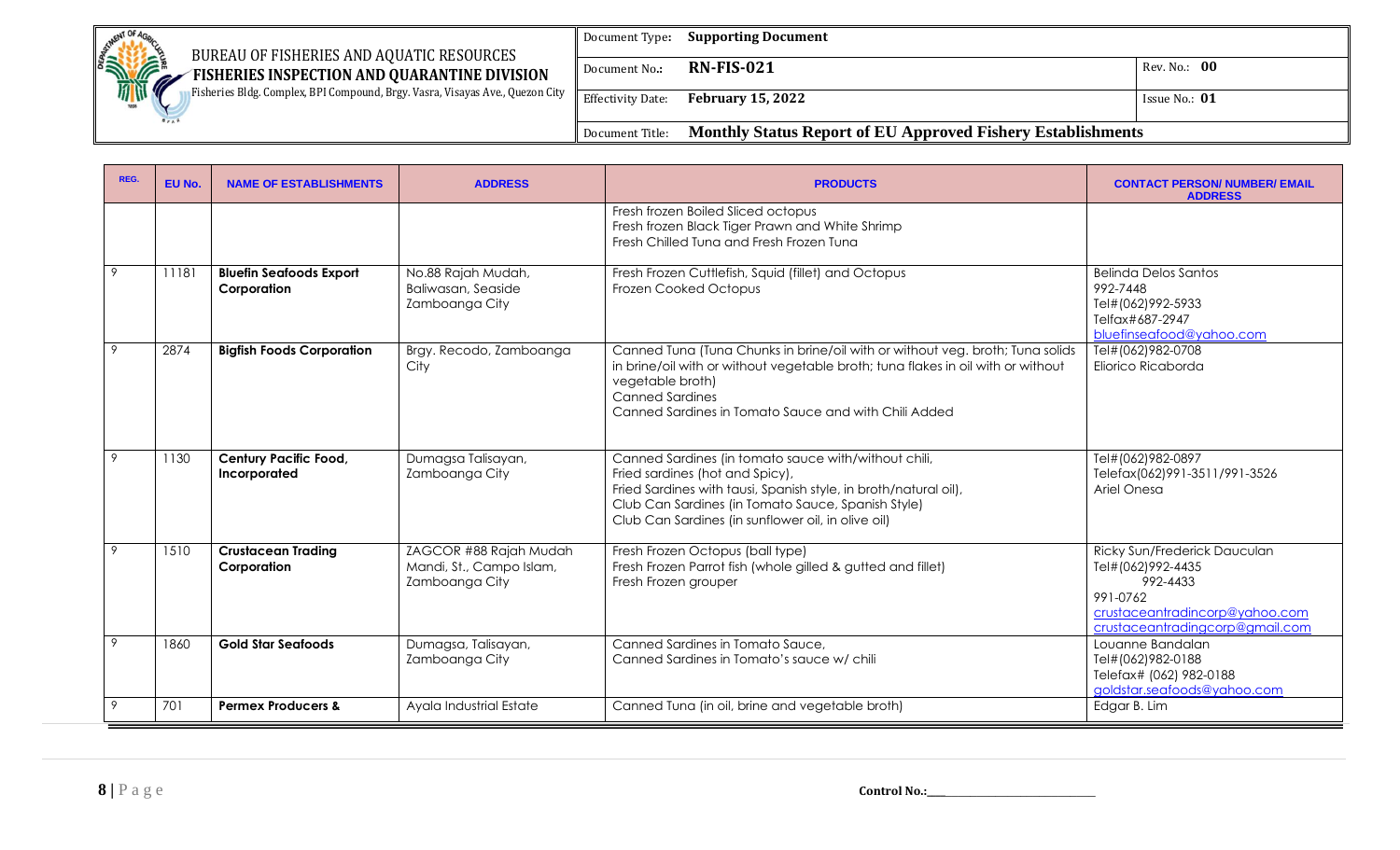| BUREAU OF FISHERIES AND AQUATIC RESOURCES                                                   | Document Type:           | <b>Supporting Document</b>                                         |                 |
|---------------------------------------------------------------------------------------------|--------------------------|--------------------------------------------------------------------|-----------------|
| <b>CONTROL OF ACTION</b><br>FISHERIES INSPECTION AND QUARANTINE DIVISION<br>$\sqrt{a}$      | Document No.:            | <b>RN-FIS-021</b>                                                  | Rev. No.: 00    |
| <b>Fisheries Bldg. Complex, BPI Compound, Brgy. Vasra, Visayas Ave., Quezon City</b><br>189 | <b>Effectivity Date:</b> | <b>February 15, 2022</b>                                           | Issue No.: $01$ |
|                                                                                             | Document Title:          | <b>Monthly Status Report of EU Approved Fishery Establishments</b> |                 |

| REG. | EU No. | <b>NAME OF ESTABLISHMENTS</b>                                                   | <b>ADDRESS</b>                                             | <b>PRODUCTS</b>                                                                                                                                                                                                                                                                                                                                                                                                                                                                                                                                                                                                                                                                                          | <b>CONTACT PERSON/ NUMBER/ EMAIL</b><br><b>ADDRESS</b>                                                                              |
|------|--------|---------------------------------------------------------------------------------|------------------------------------------------------------|----------------------------------------------------------------------------------------------------------------------------------------------------------------------------------------------------------------------------------------------------------------------------------------------------------------------------------------------------------------------------------------------------------------------------------------------------------------------------------------------------------------------------------------------------------------------------------------------------------------------------------------------------------------------------------------------------------|-------------------------------------------------------------------------------------------------------------------------------------|
|      |        | <b>Exporters Corporation</b>                                                    | Zamboanga City                                             | Canned Sardines (in Tomato Sauce with/without chili, soya bean oil<br>with/without chili/olive oil/sunflower oil, natural oil/in lemon, with vegetables,<br>in spring water, in brine, Spanish style)                                                                                                                                                                                                                                                                                                                                                                                                                                                                                                    | Tel#(062) 991-0496<br>982-0496<br>955-3577<br>Fax#(062)991-0554<br>Manila Tel#524-5856<br>525-0563<br>www.permex.com.ph<br>992-1842 |
| 9    | 1890   | <b>Seachamp International</b><br><b>Export Corporation</b><br>(Zamboanga Plant) | ECOZONE, San Ramon<br>Zamboanga City                       | Fresh Frozen Cephalopods (Octopus/ Cuttlefish/ Squid)<br>Frozen cooked octopus<br>Fresh Frozen Sillago Fillet<br>Fresh Frozen Pacific White Shrimp and Black tiger Prawn (head-<br>on/Headless/PUD/De-veined/Tail-on)<br>Fresh Chilled Tung Loins<br>Fresh Chilled Tuna (Headed and Gutted)<br>Fresh frozen Silago (fish fillet)                                                                                                                                                                                                                                                                                                                                                                         | Liza Romero<br>926-4178<br>Tel# 853-1614<br>854-1033<br>854-1036<br>Fax# 851-9362<br>Rommel velasco@seachamp.com                    |
| 9    |        | <b>Super Royale Seafoods</b><br>International Inc.                              | R.T. Lim Boulevard, San Jose,<br>Cawa-Cawa, Zamboanga City | Fresh Frozen Cephalopods - Octopus, Squid, Cuttlefish (gutted, IQF, ball, IWP<br>block, flower, fillet, Pin wheel and whole)<br>Frozen Cooked Octopus (whole, cut, slice, takoyaki)<br>Freshy Frozen Reef Fishes - Grouper, Parrotfish, Leather Jacket, Snapper<br>(whole, fillet, headless and tailess)<br><b>Frozen Cooked Abalone</b>                                                                                                                                                                                                                                                                                                                                                                 | Seth Ryan Delos Reyes<br>991-6443                                                                                                   |
| 9    | 1311   | <b>Universal Canning Inc.</b>                                                   | Calle San Isidro, Ayala<br>Zamboanga City                  | Canned Sardines (in tomato sauce, plain, hot & spicy & natural oil)<br>Club Canned Sardines in tomato sauce (plain & spicy, in vegetable oil, olive<br>oil, sunflower oil, soy bean oil, Spanish style, in natural oil and in brine)<br>Canned Fried Sardines (in Coconut milk (spicy), in tomato sauce (hot and<br>spicy, sweet and sour), salted black beans, fish and nuts, Spanish Style in<br>Soya oil;<br>Canned Sardines in Oil (Spanish style), in coconut milk (spicy gata), in<br>tomato sauce with ampalaya (bitter gourd);<br>Canned Sardines in natural oil (hot and Spicy), in tomato sauce (hot and<br>plain)<br>Canned mackerel in natural oil (hot and Spicy), in tomato sauce (hot and | Stephen Kaw<br>Tel#(062) 991-3546<br>9913570<br>993-1472<br>991-3320<br>Telefax(062)991-3561                                        |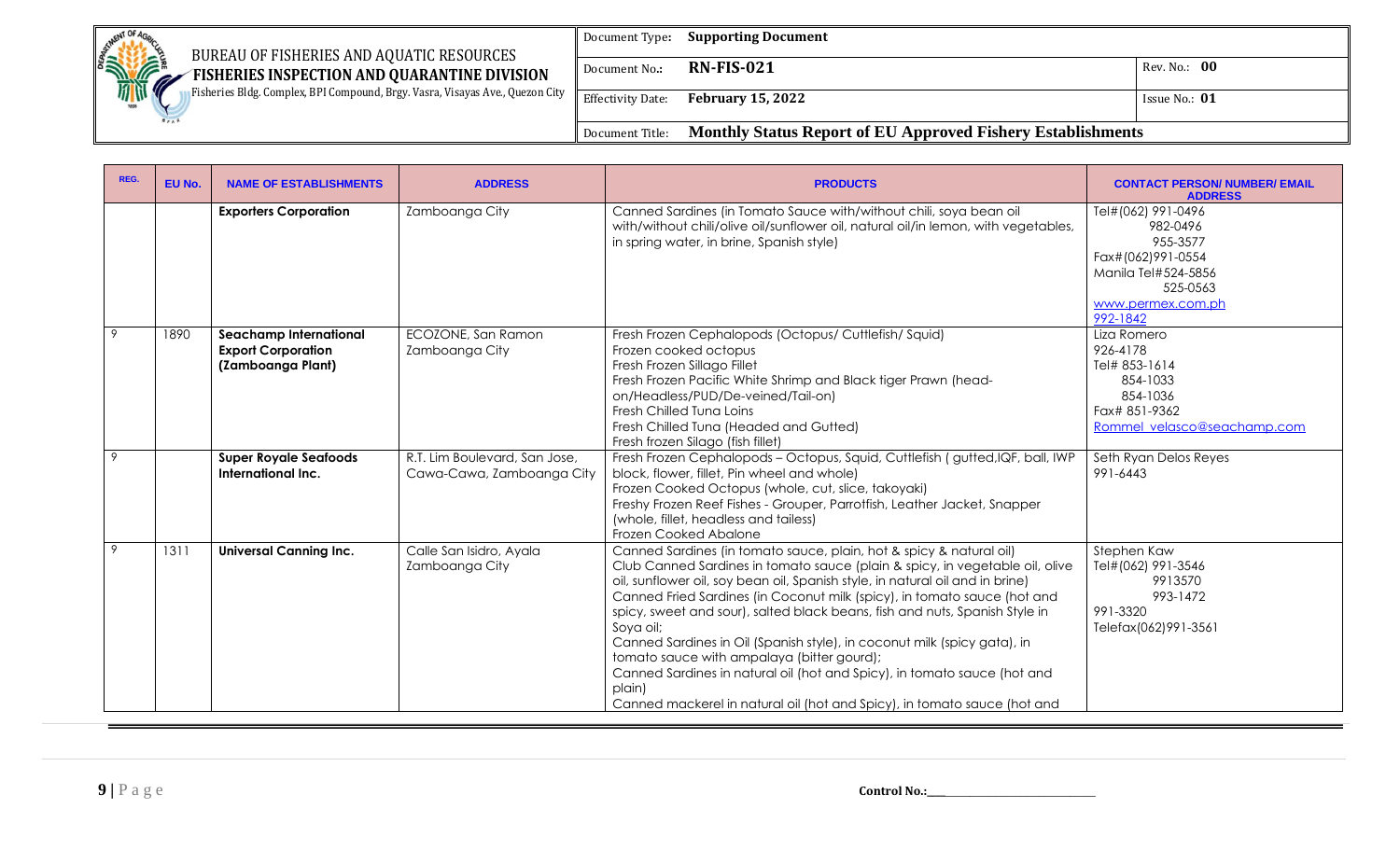| BUREAU OF FISHERIES AND AQUATIC RESOURCES                                                   | Document Type:           | <b>Supporting Document</b>                                         |                 |
|---------------------------------------------------------------------------------------------|--------------------------|--------------------------------------------------------------------|-----------------|
| <b>CONTROLLING CONTROL</b><br>FISHERIES INSPECTION AND QUARANTINE DIVISION<br>$\mathscr{M}$ | Document No.:            | <b>RN-FIS-021</b>                                                  | Rev. No.: 00    |
| Fisheries Bldg. Complex, BPI Compound, Brgy. Vasra, Visayas Ave., Quezon City<br>1898       | <b>Effectivity Date:</b> | <b>February 15, 2022</b>                                           | Issue No.: $01$ |
|                                                                                             | Document Title:          | <b>Monthly Status Report of EU Approved Fishery Establishments</b> |                 |

| REG.            | EU No. | <b>NAME OF ESTABLISHMENTS</b>                  | <b>ADDRESS</b>                            | <b>PRODUCTS</b>                                                                                                                                                                                                                                                                                                                                                                                                                                                                                                                                                                                                                                                                                                                                                                                                                                           | <b>CONTACT PERSON/ NUMBER/ EMAIL</b><br><b>ADDRESS</b>                                      |
|-----------------|--------|------------------------------------------------|-------------------------------------------|-----------------------------------------------------------------------------------------------------------------------------------------------------------------------------------------------------------------------------------------------------------------------------------------------------------------------------------------------------------------------------------------------------------------------------------------------------------------------------------------------------------------------------------------------------------------------------------------------------------------------------------------------------------------------------------------------------------------------------------------------------------------------------------------------------------------------------------------------------------|---------------------------------------------------------------------------------------------|
|                 |        |                                                |                                           | plain)<br>Canned Fish Loaf<br><b>Special Products</b>                                                                                                                                                                                                                                                                                                                                                                                                                                                                                                                                                                                                                                                                                                                                                                                                     |                                                                                             |
| 10 <sup>°</sup> | 834    | <b>Agri-Aquatic Care</b><br><b>Enterprises</b> | Manabay, Ozamiz City,<br>Misamis Oriental | Fresh Frozen Octopus (pinwheel),<br>Fresh Frozen Black Tiger Prawns<br>Fresh Frozen Abalone Meat                                                                                                                                                                                                                                                                                                                                                                                                                                                                                                                                                                                                                                                                                                                                                          | Prudencio J. Gutierrez<br>Tel#(088)521-0392<br>521-1360<br>exportdocs@aquaticace.com        |
| 12              | 1024   | <b>Allforward Warehouse</b><br>Incorporated    | Brgy. Calumpang, General<br>Santos City   | Fish Raw Material Storing (Service Provider)                                                                                                                                                                                                                                                                                                                                                                                                                                                                                                                                                                                                                                                                                                                                                                                                              | Tel# (083) 633-8555                                                                         |
| 12              | 781    | <b>Alsons Aquaculture</b><br>Corporation       | Alabel, Saranggani Province               | Fresh Frozen Whole Milkfish<br>Fresh Frozen Whole Pompano<br>Fresh Frozen Whole Tilapia<br>Fresh Frozen Whole Seabass<br>Fresh Frozen Grouper<br>Fresh Frozen Baby Whole Milkfish<br>Fresh Frozen Deboned Milkfish<br>Frozen Smoked Deboned Milkfish<br>Frozen Smoked Deboned Baby Milkfish<br>Fresh Frozen Deboned Milkfish Belly<br>Fresh Frozen Deboned Milkfish Fillet<br>Fresh Frozen Gutted Gilled Sliced Milkfish<br>Fresh Frozen Gutted Gilled Descaled Scale Milkfish<br>Fresh Frozen Deboned Milkfish Loafkit<br>Fresh Frozen Gutted Gilled Descaled Tilapia<br>Fresh Frozen Deboned Marinated Milkfish<br>Fresh Frozen Deboned Marinated Milkfish-Spicy<br>Fresh Frozen Baby Split Marinated Milkfish<br>Fresh Frozen Baby Split Marinated Milkfish-Spicy<br>Frozen Milkfish Embutido<br>Frozen Cooked Stuff Milkfish<br>Frozen Smoked Tilapia | Tel#(083)508-2300<br>Fax#(083)508-2304<br>Mary Grace Bingco<br>mnbingco@saranganibay.com.ph |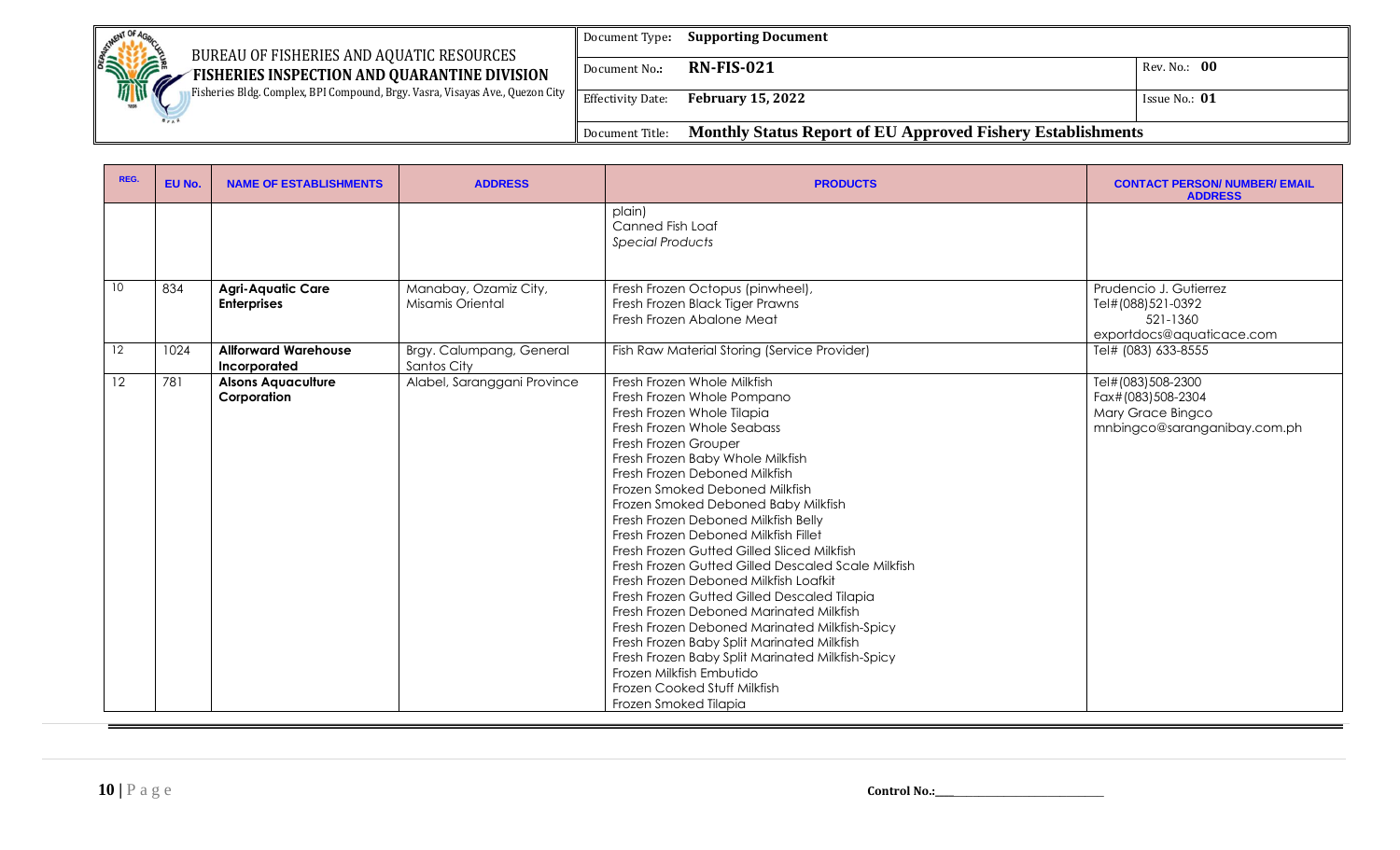| <b>SETMENT OF 4r</b><br>BUREAU OF FISHERIES AND AQUATIC RESOURCES                           | Document Type:           | <b>Supporting Document</b>                                  |                 |
|---------------------------------------------------------------------------------------------|--------------------------|-------------------------------------------------------------|-----------------|
| <b>SHIPPING</b><br>FISHERIES INSPECTION AND QUARANTINE DIVISION<br>$\mathscr{M}$            | Document No.:            | <b>RN-FIS-021</b>                                           | Rev. No.: 00    |
| <b>Fisheries Bldg. Complex, BPI Compound, Brgy. Vasra, Visayas Ave., Quezon City</b><br>189 | <b>Effectivity Date:</b> | <b>February 15, 2022</b>                                    | Issue No.: $01$ |
|                                                                                             | Document Title:          | Monthly Status Report of EU Approved Fishery Establishments |                 |

| REG.              | EU No. | <b>NAME OF ESTABLISHMENTS</b>                            | <b>ADDRESS</b>                                        | <b>PRODUCTS</b>                                                                                                                                                                                                                                                                                                                                                                                                                                                                                      | <b>CONTACT PERSON/ NUMBER/ EMAIL</b><br><b>ADDRESS</b>                   |
|-------------------|--------|----------------------------------------------------------|-------------------------------------------------------|------------------------------------------------------------------------------------------------------------------------------------------------------------------------------------------------------------------------------------------------------------------------------------------------------------------------------------------------------------------------------------------------------------------------------------------------------------------------------------------------------|--------------------------------------------------------------------------|
|                   |        |                                                          |                                                       | Frozen Milkfish Fillet tapa<br>Frozen Milkfish Fillet Sisig<br>Frozen Milkfish Tocino<br>Fresh Frozen Vannamei-Head On/Shell On, Peeled Deveined<br>Fresh Frozen Deboned Marinated-Classic Daing, Milkfish-in-Tomato Sauce<br>(MTS), Milkfish-in-Oil<br>Fresh Frozen Rabbit Fish                                                                                                                                                                                                                     |                                                                          |
| $12 \overline{ }$ | 1246   | <b>Alliance Select Foods</b><br>International Inc.       | Tambler, General Santos City                          | Canned Tuna (in Brine and oil)<br>Canned Tuna (in Spring Water and vegetable both)<br>Canned Bonito<br>Frozen Cooked Tuna Loins and Flakes<br>Frozen Whole Round Tuna Products                                                                                                                                                                                                                                                                                                                       | Tel# 637-8800<br>638-3831<br>Fax# 635-3423<br>Liezl Arong<br>09177172866 |
| 12                | 928    | <b>Big Glory Bay Salmon and</b><br>Seafood Company, Inc. | ASPII Compound, Tambler<br><b>General Santos City</b> | Frozen Smoked (Hot & Cold) King Salmon<br>Frozen Vacuum Packed Raw Salmon<br>Frozen vacuum Packed Raw Deep Sea Cod/Ribaldo (Mora moro) and Ling<br>(Genypterus blacodes)                                                                                                                                                                                                                                                                                                                             | Tel# +63 7 5005689                                                       |
| 12                | 1009   | <b>Celebes Canning</b><br>Corporation                    | Brgy. Cabu, Tambler, General<br>Santos City           | Canned and pouched Tuna (Oil and Brine)                                                                                                                                                                                                                                                                                                                                                                                                                                                              | Tel# 631-5492<br>Fax#635-3455 to 56                                      |
| 12                | 769    | <b>ECA Cold Store Plus</b>                               | Tambler, General Santos City                          | Cold Storage Service Provider                                                                                                                                                                                                                                                                                                                                                                                                                                                                        | Tel#(083) 554-7587<br>Cecil.loquias@mabuhayone.com                       |
| 12                | 724    | <b>General Tuna Canning</b><br>Corporation               | Tambler, General Santos City                          | Canned Milkfish (Gourmet bangus Fillet Oil with tausi and Spanish Style)<br>Canned Flavored Tuna (Hot & Spicy, Calamansi, Adobo, Oil Lite, Hot & Spicy<br>Lite, Guisado, Barbeque, Afritada, Mechado, Bicol Express, Lechon paksiw,<br>Caldereta, Corned Tuna, Chile Corned Tuna, Tuna in Dressing, Tuna in Light<br>Mayo, and Tuna in Tomato Sauce)<br>Canned Tuna (oil & Brine)<br>Canned Flavored Tuna (Satay)<br>Canned Milkfish (gourmet bangus, fillet in oil with tausi, Spanish style in oil | Tel#(083)554-4192<br>554-4193<br>Fax#(083)638-4378<br>MN: Tel# 633-4171  |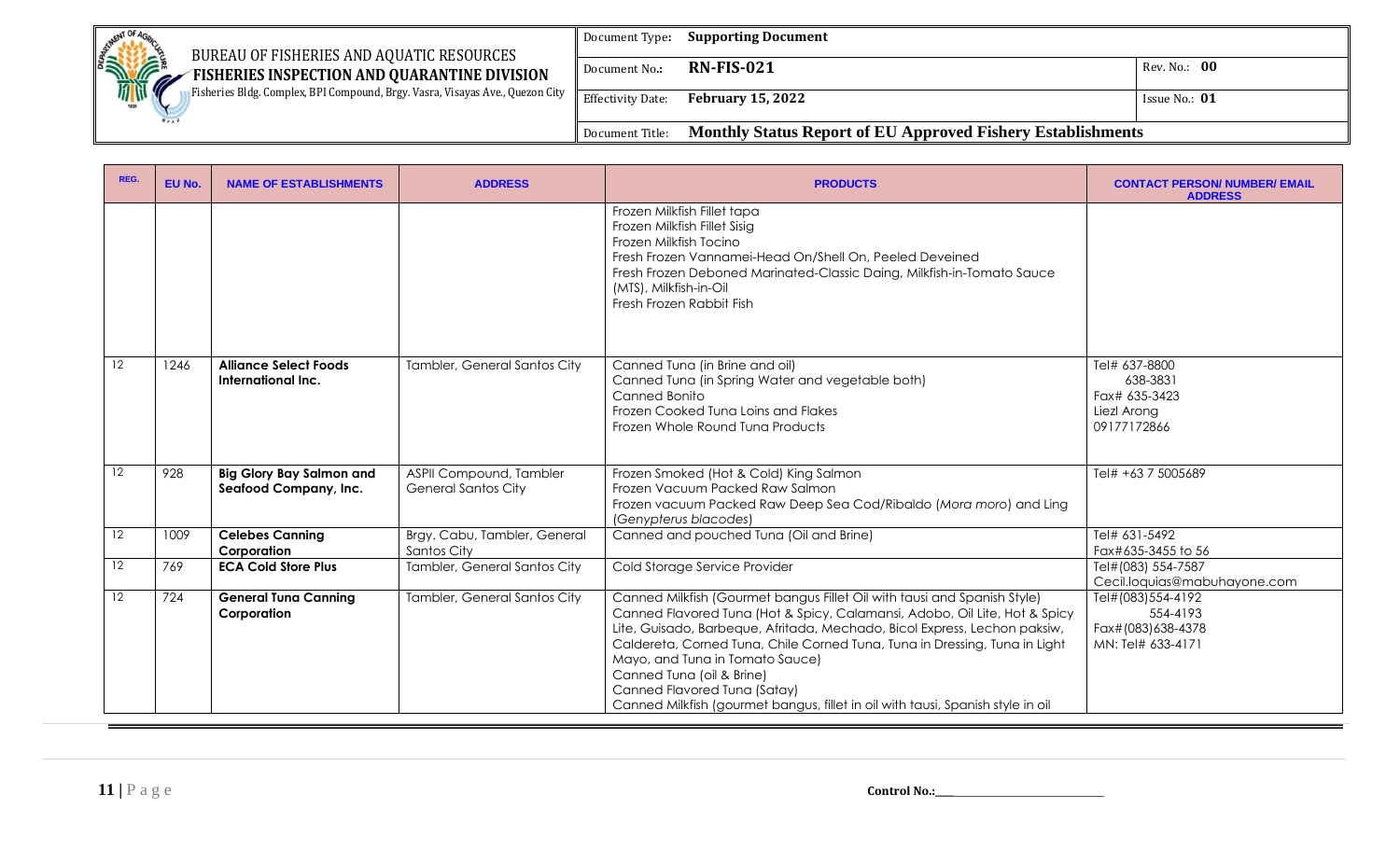|                                                                                                                                          | Document Type:           | <b>Supporting Document</b>                                         |                 |
|------------------------------------------------------------------------------------------------------------------------------------------|--------------------------|--------------------------------------------------------------------|-----------------|
| <b>CONTROLLING CONTROL</b><br>BUREAU OF FISHERIES AND AQUATIC RESOURCES<br>FISHERIES INSPECTION AND QUARANTINE DIVISION<br>$\mathscr{M}$ | Document No.:            | <b>RN-FIS-021</b>                                                  | Rev. No.: 00    |
| Fisheries Bldg. Complex, BPI Compound, Brgy. Vasra, Visayas Ave., Quezon City  <br>189                                                   | <b>Effectivity Date:</b> | <b>February 15, 2022</b>                                           | Issue No.: $01$ |
|                                                                                                                                          | Document Title:          | <b>Monthly Status Report of EU Approved Fishery Establishments</b> |                 |

| REG.              | EU No. | <b>NAME OF ESTABLISHMENTS</b>                                     | <b>ADDRESS</b>                                            | <b>PRODUCTS</b>                                                                                                                                                                                                                                                                                                                                                                                                                                                                                                                                                                                                                                                                                                                                                                                                                                                                                                                                                                                                                                                                     | <b>CONTACT PERSON/ NUMBER/ EMAIL</b><br><b>ADDRESS</b>                                                                         |
|-------------------|--------|-------------------------------------------------------------------|-----------------------------------------------------------|-------------------------------------------------------------------------------------------------------------------------------------------------------------------------------------------------------------------------------------------------------------------------------------------------------------------------------------------------------------------------------------------------------------------------------------------------------------------------------------------------------------------------------------------------------------------------------------------------------------------------------------------------------------------------------------------------------------------------------------------------------------------------------------------------------------------------------------------------------------------------------------------------------------------------------------------------------------------------------------------------------------------------------------------------------------------------------------|--------------------------------------------------------------------------------------------------------------------------------|
| 12                | 920    | <b>General Tuna Canning</b><br><b>Corporation (SAFI II Plant)</b> | SAFI Compound 2, Brgy.<br>Tambler, General Santos City    | and in chili sauce)<br>Canned Tuna (spring water/water)<br>Frozen Cooked Tuna Loins/Flakes<br>Frozen Yellowfin Tuna Whole Round<br>Pouched Mackerel Fillet in Soybean Oil, Fish Steaks in Oil with Green Chilies<br>and Fish Steaks in Lousiana Hot Sauce<br>Pouched Tuna (oil & Brine)<br>Canned Blue Mackerel Flakes Marinated in Savory Sauce;<br>Canned Blue Mackerel Flakes in Tomato Sauce;<br>Canned Blue Mackerel Flakes Marinated in Chili Savory Sauce;<br>Canned Blue Mackerel Chunks (in Pepper Sauce & in Paprika Sauce)<br>Canned tuna Variance; Crude Fish Oil<br>Fresh Frozen Whole milkfish,<br>Fresh Frozen Deboned Milkfish (Plain and marinated)<br>Fresh Frozen Belly (unseasoned and marinated)<br>Fresh Chilled Fillet (for Canning), Tapa and Tocino<br>Blocked Frozen Shrimp (Head-on and headless)<br>Frozen Head-on Shrimp (IQF)<br>Frozen Pre-cooked Peeled Shrimp<br>Fresh Frozen Milkfish (bangus) (whole round/ deboned milkfish/baby<br>classic/deboned marinated/hot & spicy/ home style classic/belly<br>marinated/tapa/tocino & deboned fillets) | Tel#(083)554-4192<br>554-4193<br>Fax#(083)638-4378<br>MN: Tel# 633-4171                                                        |
| $12 \overline{ }$ | 817    | Igloo Storage Complex<br><b>Corporation (Main Plant)</b>          | Brgy. Tambler, General Santos<br>City                     | Fresh Frozen Milkfish (Fish Fingers and Katsu Nuggets)<br>Fish Raw Material Storing (Service Provider)                                                                                                                                                                                                                                                                                                                                                                                                                                                                                                                                                                                                                                                                                                                                                                                                                                                                                                                                                                              | Tel#(083)304-4485<br>552-3467<br>Telefax(083)552-0128                                                                          |
| 12                | 819    | <b>Philbest (Igloo Fishport)</b>                                  | Fish Port Complex, Tambler,<br><b>General Santos City</b> | Fish Raw Material Storing (Service Provider)                                                                                                                                                                                                                                                                                                                                                                                                                                                                                                                                                                                                                                                                                                                                                                                                                                                                                                                                                                                                                                        | Tel# (083)304-4485<br>552-3467<br>Telefax(083)552-0128<br>Gladys Lynette Magbanua<br>0909300572<br>glsmagbanua@philbest.com.ph |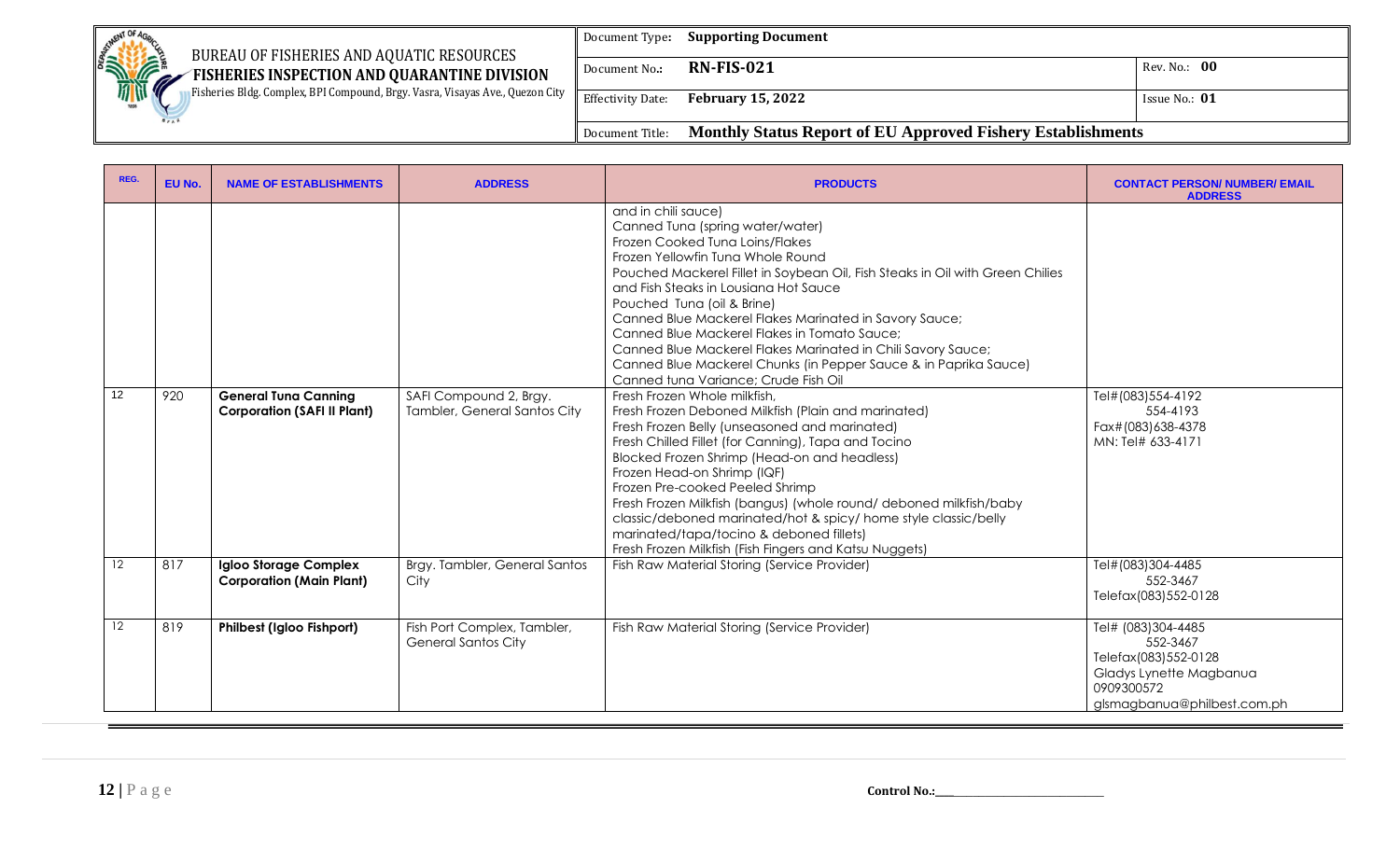| <b>BATTHENT OF AC</b>                                                                                                                   | Document Type:           | <b>Supporting Document</b>                                         |                 |
|-----------------------------------------------------------------------------------------------------------------------------------------|--------------------------|--------------------------------------------------------------------|-----------------|
| BUREAU OF FISHERIES AND AQUATIC RESOURCES<br><b>SERVICE</b><br>$\epsilon$ FISHERIES INSPECTION AND QUARANTINE DIVISION<br>$\mathscr{M}$ | Document No.:            | $RN$ -FIS-021                                                      | Rev. No.: 00    |
| Fisheries Bldg. Complex, BPI Compound, Brgy. Vasra, Visayas Ave., Quezon City<br>189                                                    | <b>Effectivity Date:</b> | <b>February 15, 2022</b>                                           | Issue No.: $01$ |
|                                                                                                                                         | Document Title:          | <b>Monthly Status Report of EU Approved Fishery Establishments</b> |                 |

| REG.            | EU No. | <b>NAME OF ESTABLISHMENTS</b>                      | <b>ADDRESS</b>                                                  | <b>PRODUCTS</b>                                                                                                                                                                                                                                                                                                                                                                                                                                                                                                  | <b>CONTACT PERSON/ NUMBER/ EMAIL</b><br><b>ADDRESS</b>                                                                       |
|-----------------|--------|----------------------------------------------------|-----------------------------------------------------------------|------------------------------------------------------------------------------------------------------------------------------------------------------------------------------------------------------------------------------------------------------------------------------------------------------------------------------------------------------------------------------------------------------------------------------------------------------------------------------------------------------------------|------------------------------------------------------------------------------------------------------------------------------|
| 12              | 709    | <b>Mommy Gina Tuna</b><br>Resources, Inc.          | <b>CMPHI Business Compound,</b><br>Tambler, General Santos City | Fresh Chilled Dressed Yellowfin Tuna (Headless and Gutted)<br>Fresh Chilled yellowfin Tuna Loins                                                                                                                                                                                                                                                                                                                                                                                                                 | Tel#(083)554-1802<br>Fax#(083)554-1800<br>jayla.calbo@citraminagroup.net                                                     |
| 12 <sup>°</sup> | 1248   | <b>Ocean Canning</b><br>Corporation                | Tambler, General Santos City                                    | Canned and Pouched Tuna (oil and brine)                                                                                                                                                                                                                                                                                                                                                                                                                                                                          | Tel#(083)380-7345<br>Fax#(083)380-7348<br>Fax# 634-4662 & 63<br>Editha Espinoza<br>0835530234<br>ebespinoza@oceancanning.com |
| 12              | 1076   | <b>Ocean Deli Packing</b><br>Corporation           | Tambler                                                         | Frozen Cooked Tuna Loins and Flakes                                                                                                                                                                                                                                                                                                                                                                                                                                                                              |                                                                                                                              |
| 12 <sup>°</sup> | 1652   | <b>Philbest Canning</b><br>Corporation             | Purok Saydala, Bo. Tambler,<br><b>General Santos City</b>       | Canned Tung and Pouched Tung<br>Canned Tuna Flakes in Tomato Sauce<br>Canned Tuna (Oil and Brine)<br>Canned Flavored Tuna (olive oil, olive oil with chili, lemon and pepper, herbs<br>and garlic, and mild Indian curry) products<br>Frozen Cooked Tuna Loins, Flakes and Broken<br>Frozen Whole Round Yellowfin Tuna<br>Raw Packs Products (Canned tuna in brine;<br>Canned pike mackerel (oil, brine, tomato sauce, Kabayaki sauce)<br>Frozen Cooked Tung Loins, Flakes and Broken Products<br>Crude Fish Oil | Tel#(083)552-8002<br>Fax#(083)553-8603<br>Gladys Lynette Magbanua<br>0909300572<br>glsmagbanua@philbest.com.ph               |
| $12 \,$         | 847    | <b>Philippine Cinmic Industrial</b><br>Corporation | Cabu, Tambler, General Santos<br>City                           | Fresh Frozen Yellowfin Tuna (Fillets, Loins, Steak, Cubes, Minced Meat and tail<br>Cuts<br>Fresh Frozen Tuna Cuts (Fillets, Loins, Steak, Cubes, Minced Meat, and Tail<br>Cuts<br>Fresh Chilled Headless Yellowfin Tuna<br>Fresh Chilled Gilled and Gutted Whole Round Yellowfin Tuna<br>Fresh Chilled Yellowfin Tung Loins                                                                                                                                                                                      | Lea C. Cabaluna<br>Tel#(083)552-5678<br>Fax# (083) 553-5678<br>leahcabaluna@gmail.com                                        |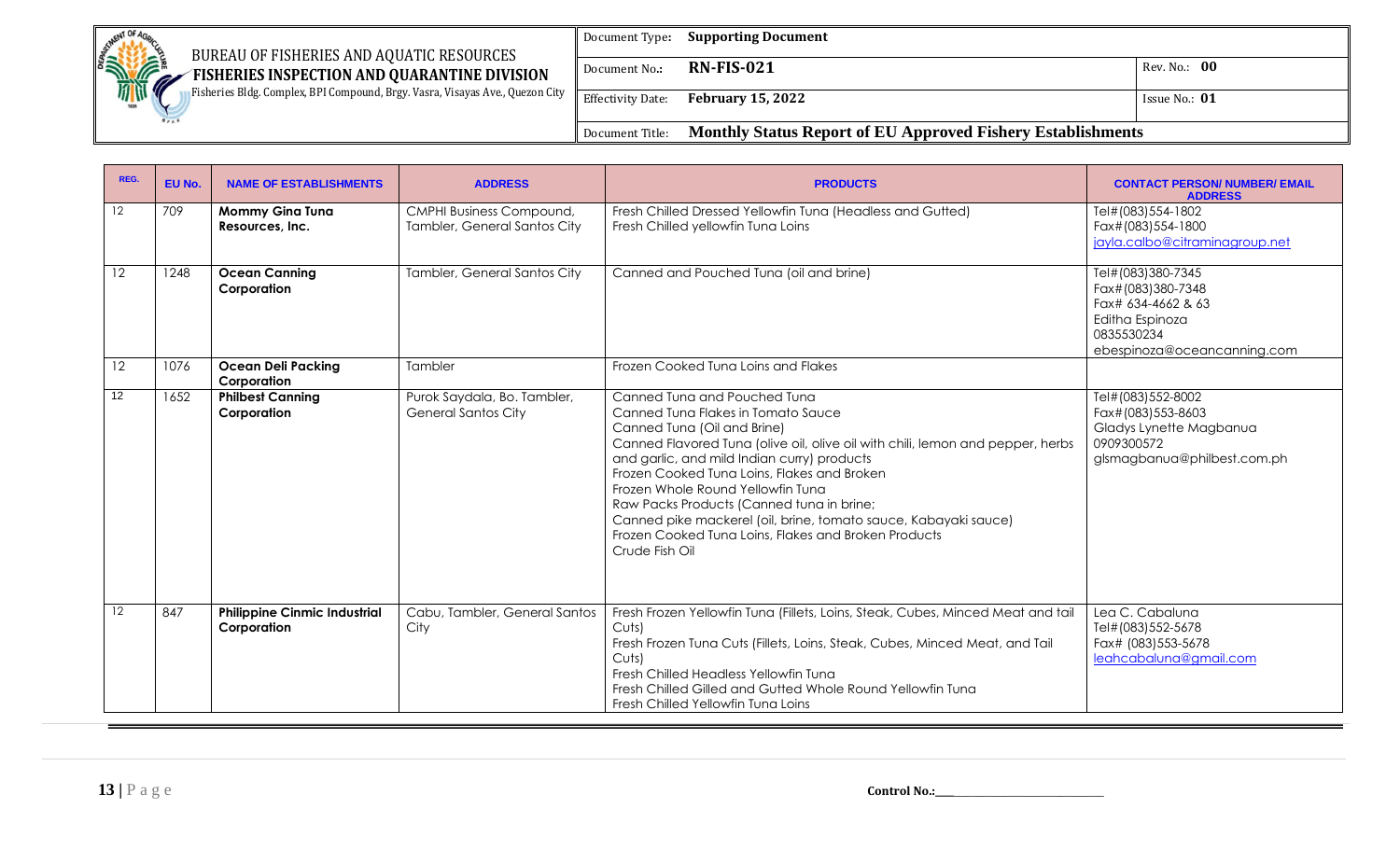| Jerment OF 4c<br>BUREAU OF FISHERIES AND AQUATIC RESOURCES                                    | Document Type:           | <b>Supporting Document</b>                                         |                 |
|-----------------------------------------------------------------------------------------------|--------------------------|--------------------------------------------------------------------|-----------------|
| <b>SEARCH AND RESPONSIVE</b><br>FISHERIES INSPECTION AND QUARANTINE DIVISION<br>$\mathscr{M}$ | Document No.:            | <b>RN-FIS-021</b>                                                  | Rev. No.: 00    |
| Fisheries Bldg. Complex, BPI Compound, Brgy. Vasra, Visayas Ave., Quezon City                 | <b>Effectivity Date:</b> | <b>February 15, 2022</b>                                           | Issue No.: $01$ |
|                                                                                               | Document Title:          | <b>Monthly Status Report of EU Approved Fishery Establishments</b> |                 |

| REG.            | EU No. | <b>NAME OF ESTABLISHMENTS</b>                             | <b>ADDRESS</b>                             | <b>PRODUCTS</b>                                                                                                                                                                                                                                                                                                                                                                                                                                                                                                                                                                                                                                                                                                                                                                                                                                                                            | <b>CONTACT PERSON/ NUMBER/ EMAIL</b><br><b>ADDRESS</b>                                            |
|-----------------|--------|-----------------------------------------------------------|--------------------------------------------|--------------------------------------------------------------------------------------------------------------------------------------------------------------------------------------------------------------------------------------------------------------------------------------------------------------------------------------------------------------------------------------------------------------------------------------------------------------------------------------------------------------------------------------------------------------------------------------------------------------------------------------------------------------------------------------------------------------------------------------------------------------------------------------------------------------------------------------------------------------------------------------------|---------------------------------------------------------------------------------------------------|
| $12 \,$         | 860    | <b>RDEX Food International</b><br>Phils., Incorporated    | Calumpang, General Santos<br>City          | Frozen Yellowfin Tuna (loins, saku, steaks, cubes, crazy cuts, pieces, ground<br>meat, and strips/chunks products)<br>Fresh Chilled Yellowfin Tuna (Headless, Whole Round GG, Loins and Saku<br>products)<br>Frozen Milkfish (Whole Round, Whole Gilled and Gutted Milkfish, boneless<br>plain, boneless fillet, baby split marinated classic, barbeque and adobo<br>flavor products milkfish)<br>Frozen Seafood Spring Roll<br>Frozen Seafood Siomi<br>Frozen Tuna Burger Patties<br>Frozen Tuna Embutido<br>Frozen Tuna Nuggets<br>Frozen Fish Fingers<br>Frozen Tuna Sisig<br>Frozen Block Head-on & Headless Shell-on&Tail on Vannamei Shrimp<br>Peeled Deveined, Peeled Undeveined & Nobashi Vannamei Shrimp<br>Frozen Tuna (Loins, saku, steak, ground meat, cubes, crazy cuts, and pieces<br>treated with carbon monoxide) products<br>Fish Raw Material Storage (Service Provider) | Tel#(083)553-2844<br>553-2846<br>552-7631<br>Fax#(083)554-3178<br>Charlie Lozarita<br>09178075393 |
| 12 <sup>°</sup> | 775    | <b>Rell and Renn Seafood</b><br><b>Sphere Corporation</b> | Tambler, General Santos City               | Fresh Frozen Yellowfin tuna (Loins, saku, Steak, cubes, crazy cuts, flakes, strips,<br>ground/Negetoro, kiriotoshi & sushi)<br>Frozen Milkfish (whole, gilled and gutted, baby Split (150-250 grams)<br>Frozen plain deboned Milkfish<br>Fresh Frozen Whole Roundscad<br>Fresh Frozen Skipjack<br>Fresh Frozen Bullet Tung<br>Fresh Frozen Tuna Loins/chunks/broken meat and flakes products<br>Frozen Cooked Tuna Loins, Chunks, Broken Meat, Flakes and Blocks                                                                                                                                                                                                                                                                                                                                                                                                                           | Tel#(083)552-1413<br>maguirre@rrseafood.com.ph                                                    |
| 12 <sup>°</sup> | 1058   | <b>SAFI Foods Incorporated</b>                            | Brgy. Ladol, Alabel, Sarangani<br>Province | Fresh Frozen White Shrimp (Head on/Shell on, Semi-IQC)<br>Fresh Raw White Shrimp (Headless, Shell on and IQF)<br>Cooked Frozen Shrimp Head on Shell-on, Headless Shell-on, Semi-IQF and IQF<br>Cooked Frozen White Shrimp Head-on Shell-on, Headless Shell-on, Semi-IQF                                                                                                                                                                                                                                                                                                                                                                                                                                                                                                                                                                                                                    | Tel#(083)552-3222<br>380-7325<br>Fax#(083)380-7322                                                |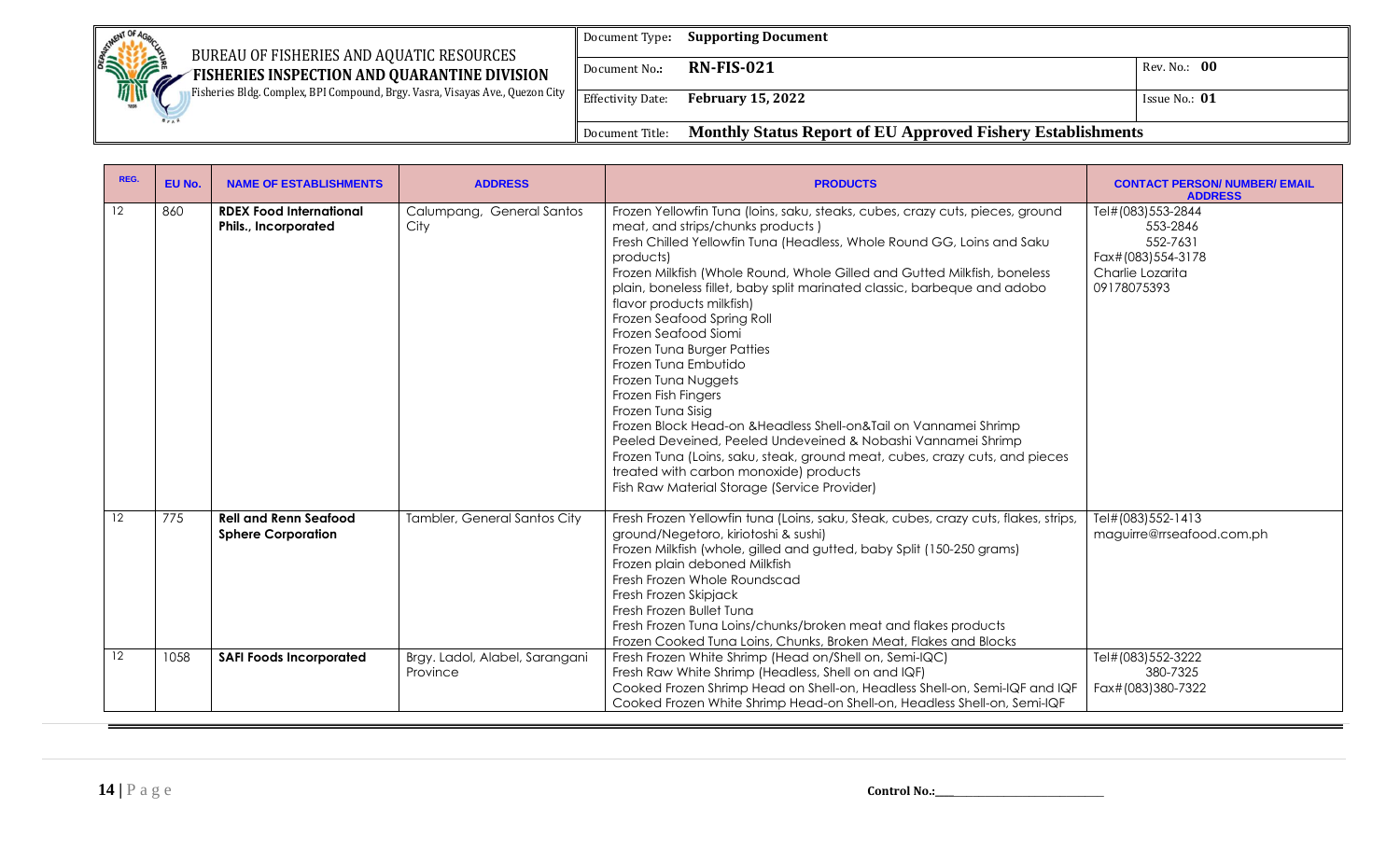| <b>SETWENT OF AG</b>                                                                                                           | Document Type:           | <b>Supporting Document</b>                                         |                 |
|--------------------------------------------------------------------------------------------------------------------------------|--------------------------|--------------------------------------------------------------------|-----------------|
| BUREAU OF FISHERIES AND AQUATIC RESOURCES<br><b>SHOPPORT!</b><br>FISHERIES INSPECTION AND QUARANTINE DIVISION<br>$\mathscr{M}$ | Document No.:            | <b>RN-FIS-021</b>                                                  | Rev. No.: 00    |
| Fisheries Bldg. Complex, BPI Compound, Brgy. Vasra, Visayas Ave., Quezon City                                                  | <b>Effectivity Date:</b> | <b>February 15, 2022</b>                                           | Issue No.: $01$ |
|                                                                                                                                | Document Title:          | <b>Monthly Status Report of EU Approved Fishery Establishments</b> |                 |

| REG. | EU No.         | <b>NAME OF ESTABLISHMENTS</b>                                                                                           | <b>ADDRESS</b>                                                       | <b>PRODUCTS</b>                                                                                                                                                                                                                                                                                                                                                                                                                                                                                                                                                                                                                                                                                                                                                                                                                                                                       | <b>CONTACT PERSON/ NUMBER/ EMAIL</b><br><b>ADDRESS</b>                                                       |
|------|----------------|-------------------------------------------------------------------------------------------------------------------------|----------------------------------------------------------------------|---------------------------------------------------------------------------------------------------------------------------------------------------------------------------------------------------------------------------------------------------------------------------------------------------------------------------------------------------------------------------------------------------------------------------------------------------------------------------------------------------------------------------------------------------------------------------------------------------------------------------------------------------------------------------------------------------------------------------------------------------------------------------------------------------------------------------------------------------------------------------------------|--------------------------------------------------------------------------------------------------------------|
| 12   | 2257           |                                                                                                                         | SAFII Compound Tambler,                                              | and IQF<br>Fresh Frozen White Shrimp Peeled and Deveined Tail-on/Tail-off, Semi-IQF/IQF<br>Service Facility Provider                                                                                                                                                                                                                                                                                                                                                                                                                                                                                                                                                                                                                                                                                                                                                                  | Tel#(083)552-3222, 380-7325                                                                                  |
|      |                | <b>SAFII Cold Storage (A-H)</b>                                                                                         | <b>General Santos City</b>                                           |                                                                                                                                                                                                                                                                                                                                                                                                                                                                                                                                                                                                                                                                                                                                                                                                                                                                                       | Fax#(083)380-7322                                                                                            |
| 12   | $11 -$<br>1070 | <b>Seatrade Canning</b><br>Corporation                                                                                  | Brgy. Cabu, Tambler General<br>Santos City                           | Canned and pouched Tuna (Oil and Brine)                                                                                                                                                                                                                                                                                                                                                                                                                                                                                                                                                                                                                                                                                                                                                                                                                                               | Tel#(083)301-6146<br>Telefax(083)554-3352<br>Dennis Britana<br>d.bretania@seatradecanning.com<br>09177161015 |
| 12   | 719            | <b>Malalag Bay Aquaculture &amp;</b><br><b>Processing Corporation</b><br>(former - Sta. Cruz Seafoods,<br>Incorporated) | General Santos Fish Port<br>Complex, Tambler, General<br>Santos City | Peeled Undeveined tail-off, Peeled Deveined tail-on and tail-off, Headless<br>shell on Back, Nobashi, shrimp skewer and Cooked shrimp<br>Fresh Frozen Reef Fishes (Emperor, Grouper, Snapper, Parrotfish, Trevalley &<br>Short mackerel, Bonito, Short Mackerel, Fying fish & Big Eye Scad)<br>Fresh Chilled whole round milkfish<br>Resh Frozen Milkfish (whole, gilled and gutted, plain deboned and<br>marinated, sinigang cut, belly cut, deboned and baby split plain marinated<br>and minced, smoked deboned milkfish<br>Fresh Frozen whole round, gilled and gutted and smoked roundscad<br>Fresh Chilled whole (gilled and gutted) Yellowfin tuna<br>Fresh Chilled (skin-on/skin-off) Yellowfin Tuna,<br>Fresh Frozen Yellowfin Tuna (Loins, saku bar, steak, chunk meat, cubes, crazy<br>cuts, nakaochi scrape)<br>Fresh Frozen Yellowfin Tuna Belly and Collarbone products | Tel#(083)553-4103<br>Fax#(083)553-4102                                                                       |
| 12   | 857            | <b>Ten Point Manufacturing</b><br>Corporation                                                                           | Labangal, General Santos City                                        | Fresh Chilled Yellowfin Tuna (block, loins and fillet)<br>Fresh Chilled Big Eye Tuna (loins and fillet)<br>Fresh Frozen Yellowfin Tuna (fillet, sliced, scraped and belly)<br>Fresh Frozen Big-eye Tuna(fillet, sliced, scraped and belly)                                                                                                                                                                                                                                                                                                                                                                                                                                                                                                                                                                                                                                            | Tel#(083)554-1858<br>Fax#(083)552-4441<br>Dronal Besiata<br>Tenpoinqa.gsc@gmail.com                          |